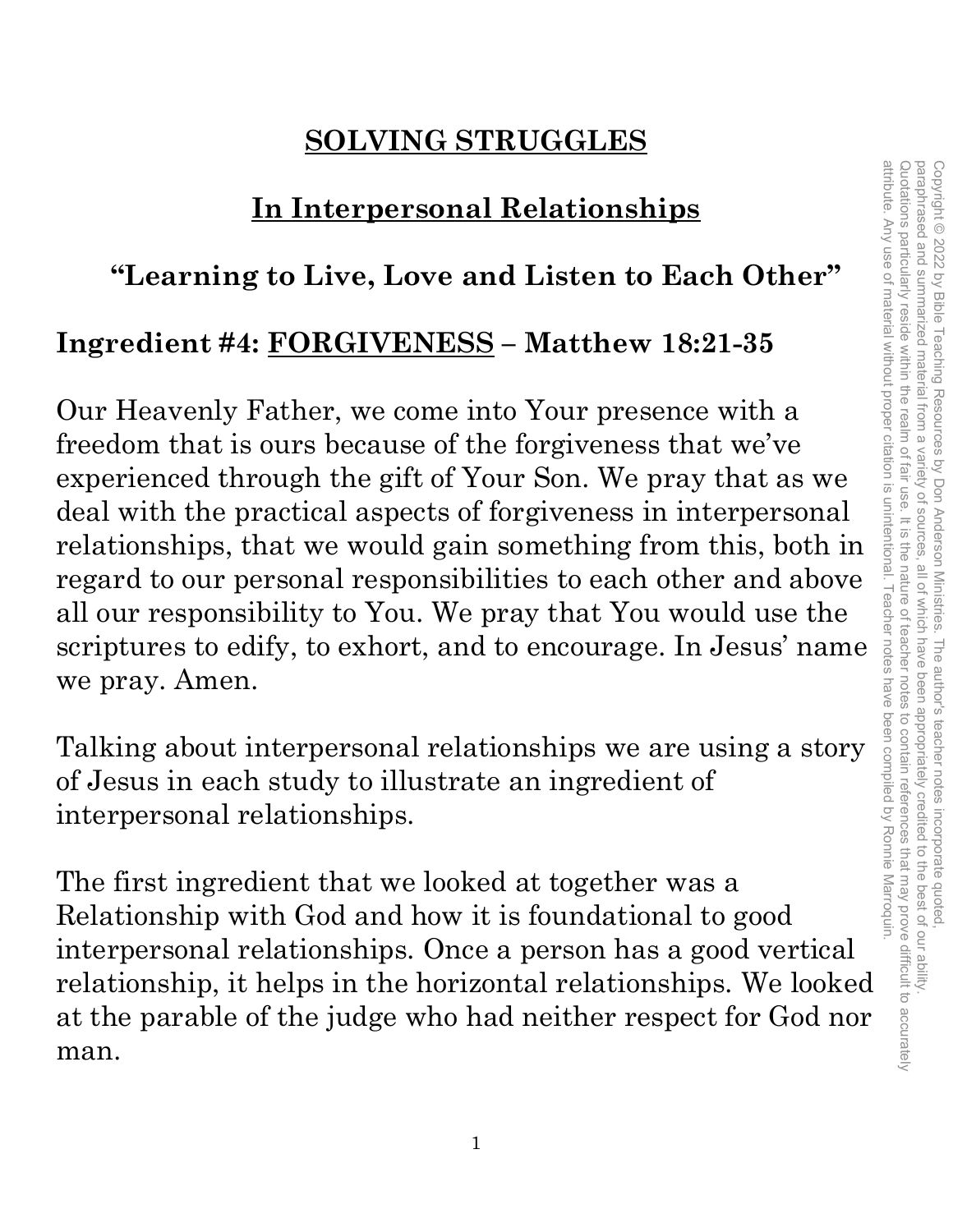In our second study we talked about the ingredient of Unconditional Love. We used the parable of the prodigal son to show that God never needed reconciliation but the son was the one who needed that reconciliation to come into relationship. God's unconditional love never changed.

In our last study we talked about the ingredient called Compassion. This is the ability to put ourselves in somebody else's world and to live there with compassion, a desire to be constructively involved to alleviate their pain. We used the parable of the Good Samaritan.

As this man goes down the road, he finds someone splattered along the roadway and he immediately had compassion. He had a desire to alleviate the pain and he became constructively involved in doing that.

We have 37 things that you should be doing for others that are listed on the list of verses. I would challenge you during this series of studies that you sit down with a Bible and you ask yourself the question, "Are these ingredients a part and parcel of my life? Are these things true of me?"

Then look at the diagram with different characteristics. The upper left hand corner is Correct Positive upper left hand corner is Correct Positive<br>Thinking/Feeling/Acting. When a person has good interpersonal relationships, they are at the top of the page.

When they have poor interpersonal relationships, they're at the bottom of the page with Correct Positive Thinking/Feeling/Acting. It is right to realize that we are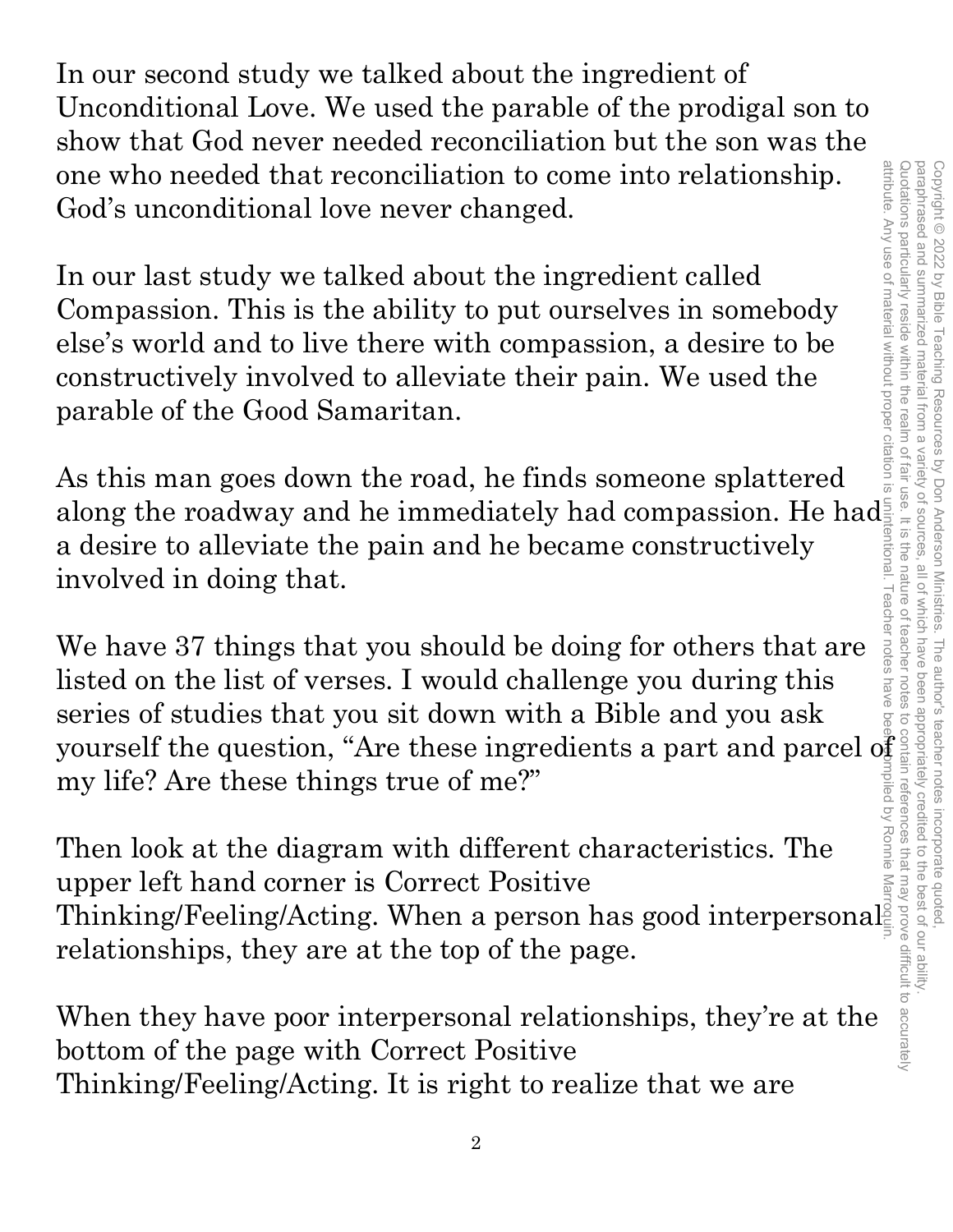competent. It is right to know we are talented and gifted, that we are stewards, that we have love, that we have compassion.

It is Correct Negative Thinking/Feeling/Acting for us to realize that we are sinners and that we were designed to be servants. Humility is a blessing in the eyes of God. That long list of things, both Incorrect Positive Thinking/Feeling/Acting and Incorrect Negative Thinking/Feeling/Acting.

What we do in our studies is we try to take the characters out of the story and place them on the sheet.

The parable that comes to our consideration is Matthew 18:21- 35. We have outlined Matthew 18:21-35 with three points. We are going to see the principle of forgiveness in verses 21 and 22, the picture of forgiveness in verses 23-34, and the practice of forgiveness in verse 35.

Ron Lee Davis wrote a little book called *A Forgiving God in an Unforgiving World* and listen to what he says:

## (A Forgiving God in an Unforgiving World by Ron Lee Davis)

The prophet Hosea was married to a prostitute. It isn't hard to imagine the abuse and ridicule that must have been heaped upon Hosea as in obedience to God, he preached the gospel of repentance and forgiveness to the people of Israel. Picture Hosea preaching and a heckler stands up and mocks him: "Hosea! Do It is Correct Negative Thinking/Feeling/Acting for us to realize<br>
that we are sinners and that we wore designed to be servants.<br>
Humility is a blessing in the eyes of God. That long list of<br>
things, both Incorrect Positiv us "sinners"? Do you know who she was with last night? attribute. Any use of material without proper citation is unintentional. Teacher notes have been compiled by Ronnie Marroquin.

What would Hosea reply? I suspect he would silence the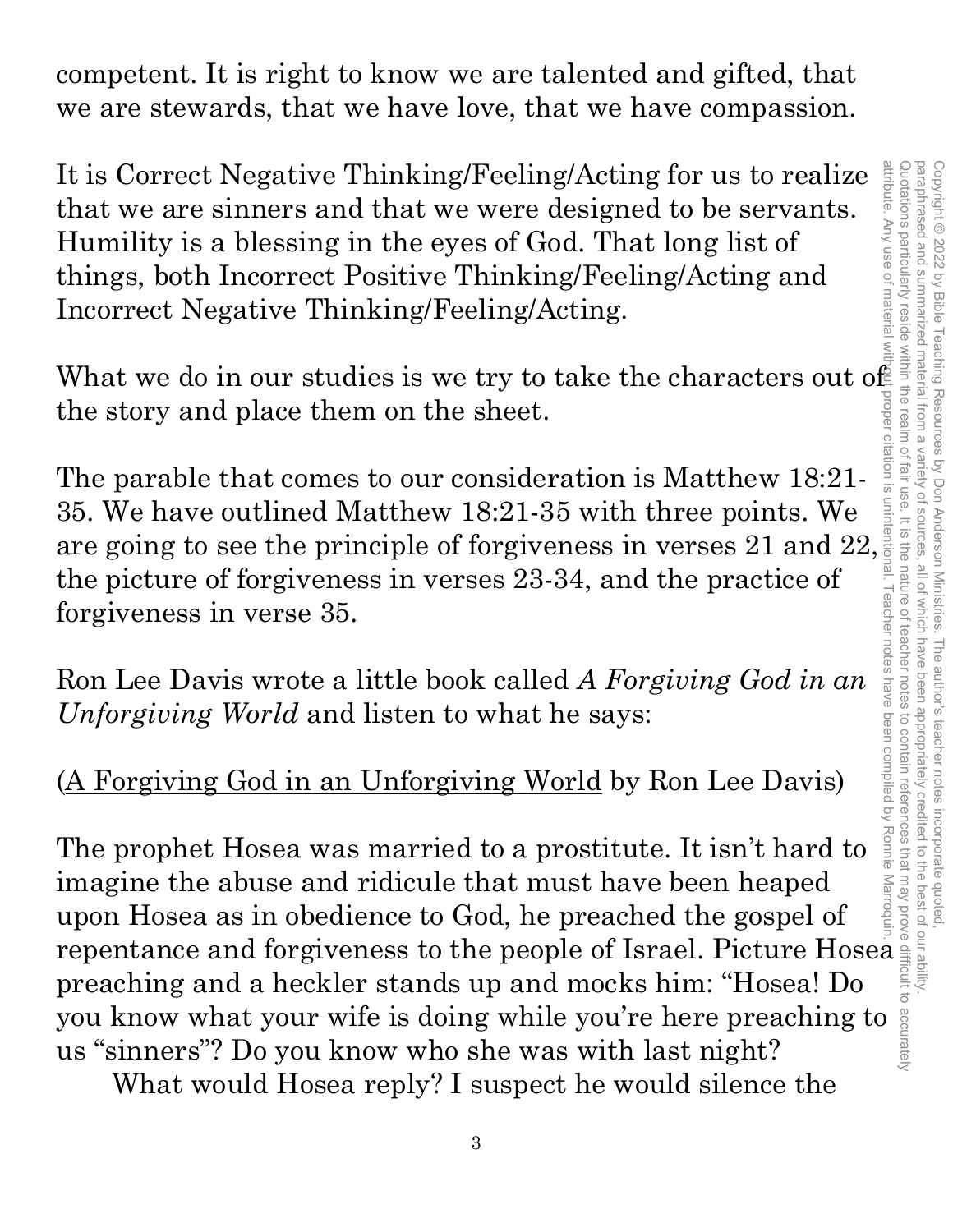attribute. Any use of material without proper citation is unintentional. Teacher notes have been compiled by Ronnie Marroquin.Quotations particularly reside within the realm of fair use. It is the nature of teacher notes to contain references that may prove difficult to accurately paraphrased and summarized material from a paraphrased and summarized material from a variety of sources, all of which have been appropriately credited to the best of our ability. Copyright @ 2022 by Bible Copyright © 2022 by Bible Teaching Resources by Don Anderson Ministries. The author's teacher notes incorporate quoted, **Teaching Resources** variety of bon Anderson Ministries. The author's teacher notes incorporate quoted,<br>ariety of sources, all of which have been appropriately credited to the best of our ability.

heckler with words like these: "When you see her, would you tell her that I love her?" That's unconditional love.

Notice what Hosea writes: "The Lord said to me, 'Go, show your love to your wife again, though she is loved by another and is an adulteress. Love her as the Lord loves the Israelites, though they turn to other gods."

And that is what Hosea did—not because he naturally felt  $\frac{1}{2}$ warm affection for the woman who was unfaithful to him. He loved her by an obedient act of the will. He took the brokenness of his own painful marriage to an unfaithful wife, and turned it into a powerful analogy of God's love for you and me. (source unknown)

Now the key phrase in that is not that you have a desire to forgive. Forgiveness has nothing to do with warm fuzzies and desires. Forgiveness is totally contrary to your nature and is an act of your will.

It is known as pulling your belt buckle up another notch, sucking it in and doing it. That's basically what it is. Forgiveness is just like physical fitness. You are physically fit because you are disciplined. You have got to decide to do it and that it is the right thing to do. Do it for the sake of the interpersonal relationship.

Some people have the idea that forgiveness will only be granted when it is deserved and forgiveness will only be granted when "I feel like it." Most of those people go to their graves with unforgiveness.

We are talking about something that demonstrates the quality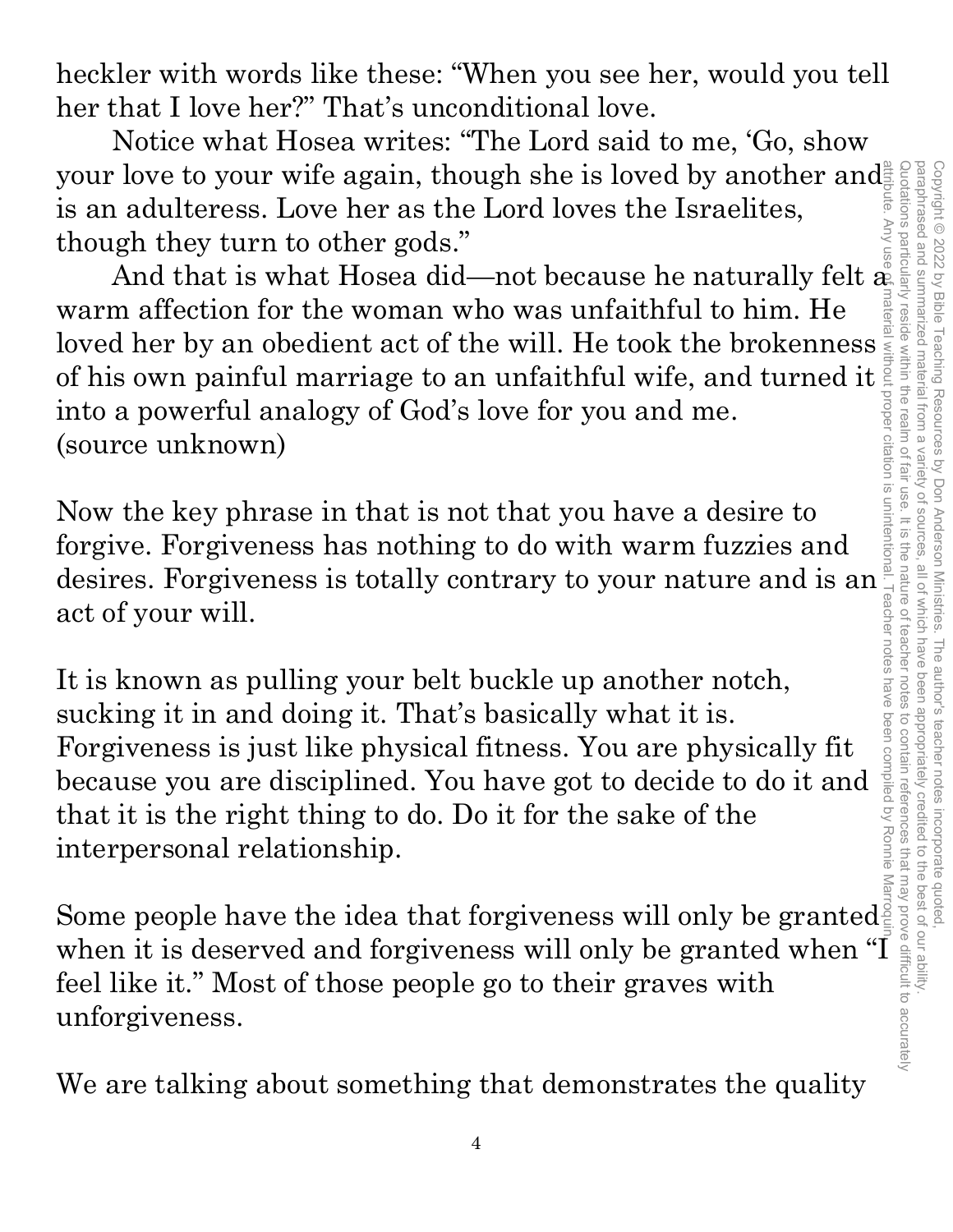of manhood and womanhood like nothing else when we deal in the whole realm of forgiveness.

Having looked at Relationship with God, at Unconditional Love, and at Compassion, we are looking at the hardest one of them all. Forgiveness is the most difficult thing in interpersonal relationships.

A classic book on forgiveness is by Lewis Smedes. It is called *Forgive and Forget or Healing for the Hurts That We Don't Deserve*. He says this:

(Forgive and Forget: Healing for the Hurts That We Don't Deserve by Lewis B. Smedes)

Forgiveness has creative power to move us away from a past moment of pain, to unshackle us from our endless chain of reactions, and to create a new situation in which both the wrongdoer and the wronged can begin a new way.

Copyright © 2022 by Bible Teaching Resources by Don Anderson Ministries. The author's teacher notes incorporate quoted,

Copyright © 2022 by Bible Teaching Resources by Don Anderson Ministries. The author's teacher notes incorporate quoted

paraphrased and summarized material from a variety of sources, all of which have been appropriately credited to the best of our ability.

all of which have been appropriately credited to the best of our ability

variety of sources

paraphrased and summarized material from a

Forgiveness offers a chance at reconciliation; it is an opportunity for a life together instead of death together. Forgiveness is a miracle of the will that moves away the heavy hindrance to fellowship, a miracle that will be fulfilled when the two estranged people come together in as fair a new relationship as possible at the time and under these circumstances. p. 131 attribute. Any use of material without proper citation is unintentional. Teacher notes have been compiled by Ronnie Marroquin.

When we really love people with respect, we let them be accountable for what they do to us. And then we face the crisis of forgiving. Quotations particularly reside within the realm of fair use. It is the nature of teacher notes to contain references that may prove difficult to accurately

p. 144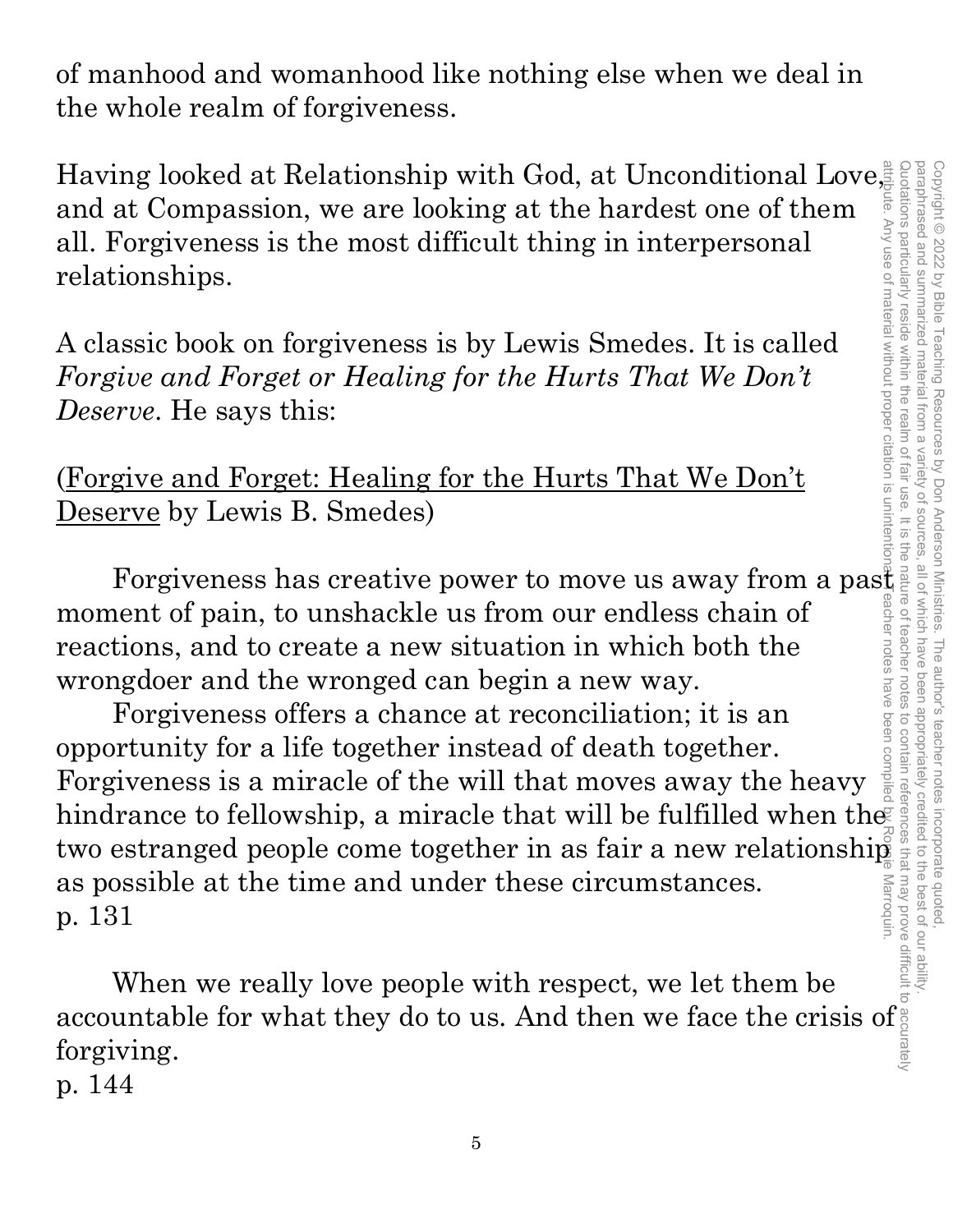attribute. Any use of Quotations particular paraphrased and attribute. Any use of material without proper citation is unintentional. Teacher notes have been compiled by Ronnie Marroquin.Quotations particularly reside within the realm of fair use. It is the nature of teacher notes to contain references that may prove difficult to accurately paraphrased and summarized material from a variety of sources, all of which have been appropriately credited to the best of our ability. Copyright © 2022 Copyright © 2022 by Bible Teaching Resources by Don Anderson Ministries. The author's teacher notes incorporate quoted, summarized material from a variety of by Bible Teaching Resources by Don Anderson Ministries. sentrces , all of which have beer Teacher notes have been compiled by Ronnie The author's teacher notes incorporate quotec appropriately credited to the best of our ability

Forgiving seems almost unnatural. Our sense of fairness tells us people should pay for the wrong they do. But forgiving is love's power to break nature's rule. p. xii

If you hurt me I retaliate in kind, I may think that I have a hurt that is too great for you to accept. Your passion for fairness will force you to retaliate against me, harder this time. Then it will be my turn. And will it ever stop?

given you only what you deserve, no more. But you will feel it as a hurt that is too great for you to accept. Your passion for fairness will force you to retaliate against me, harder this time. Then it will be my turn. An An eye for an eye becomes a leg for a leg and, eventually, a life for a life. No matter what our weapons are—words, clubs, arrows, gun, bombs, nuclear missiles—revenge locks us into an escalation of violence. Gandhi was right: if we all live by "an eye for an eye" the whole world will be blind. The only way out is forgiveness.

p. 131

Francis Schaeffer is now with the Lord but was a tremendous twenty century philosopher. He wrote some phenomenal books and in *The Mark of a Christian* he said:

"What then does love mean?"

He says basically the only way that it can be made visible is ver simple. When you have offended somebody, when you have hurt someone, go to that person and say, "I'm sorry," that's first.

He says: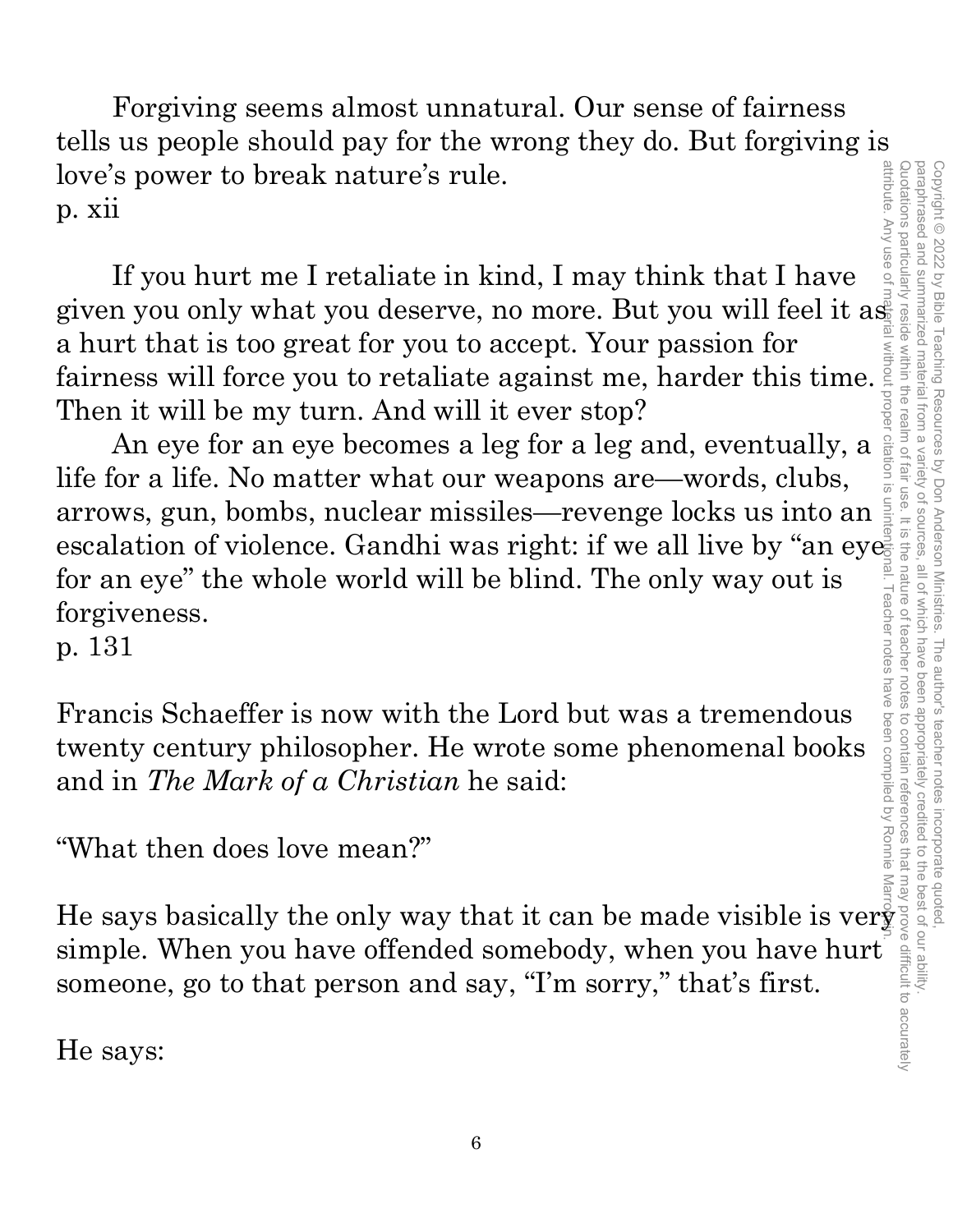(The Mark of a Christian by Francis A. Schaeffer)

It may sound simplistic to start with saying we are sorry and asking for forgiveness, but it is not. This is the way of renewed fellowship…

(source unknown)

Here's a scriptural illustration of the tragedy of an unforgiving heart.

Most people only know David by the fact that he wielded a sling ion is unintentional. Bathsheba, the wife of one of his military officers in the middle of his mid-life crisis. That is about all anybody knows about David.

There are horrendous happenings in David's life that we don't really get a hold of until we study the whole biography. The one story about David that really is gripping, to show you the consequences of this, David had a son by the name of Absalom. Absalom was his fourth born. He was a handsome guy and he was very popular.

shot and the battlefield and he sacked out the sacked out the fellowship...<br>
fellowship the care is a scriptural illustration of the tragedy of an unforgiving<br>
is a scriptural illustration of the tragedy of an unforgiving<br> Amnon, his first born, got involved in an incestuous relationship with his half-sister, Tamar, who was the full-blooded sister of Marroquir Absalom. Because of that incestuous relationship, Absalom realized that David was not going to do anything to Amnon for what he did. Absalom took it upon himself to murder Amnon, the first born son.

Absalom fled and went to grandma's house in Geshur. He stayed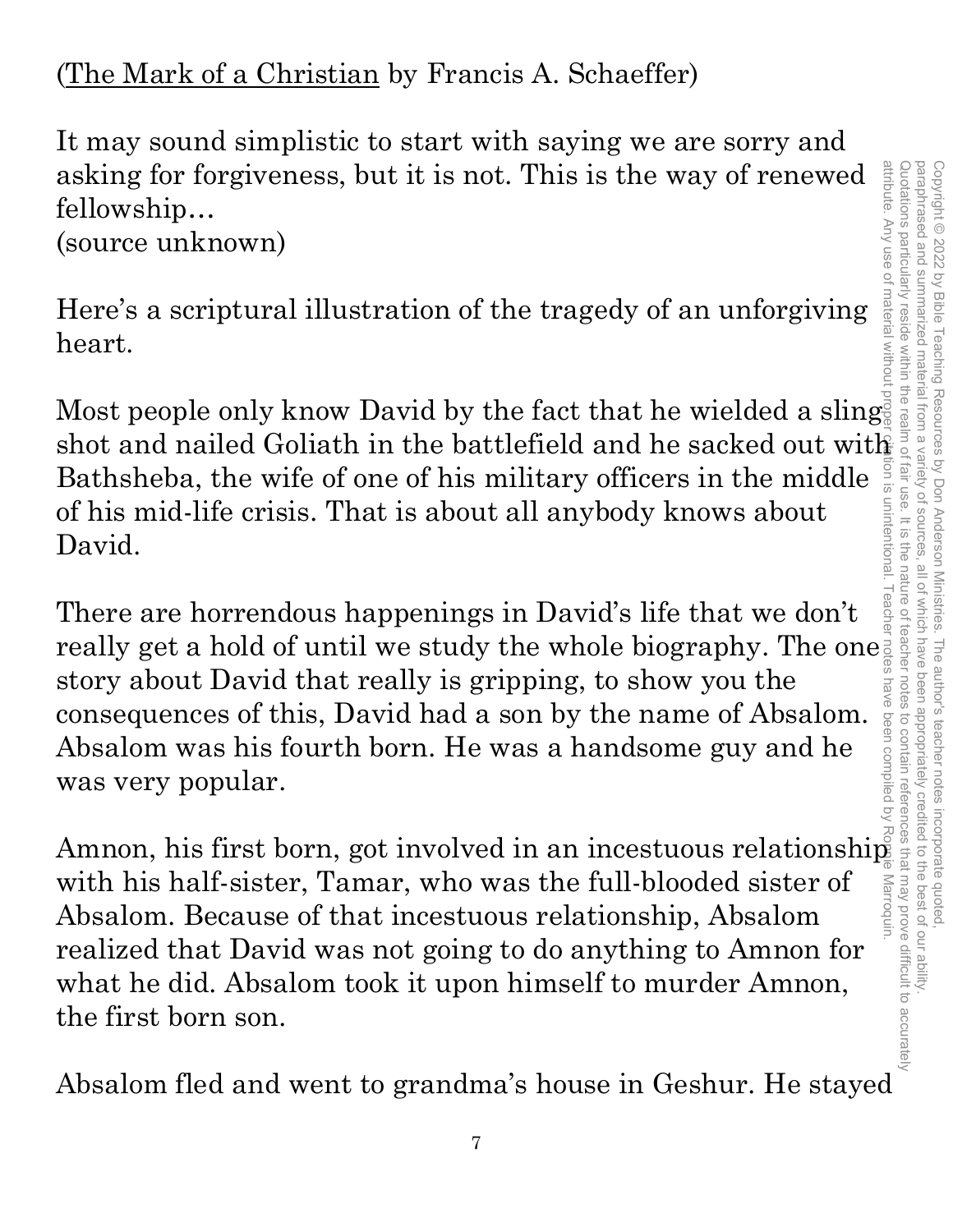there for three years and David didn't do anything to seek reconciliation with him.

Now Joab, his military officer, got fed up with that and he worked out some things for Absalom to come back to Jerusalem. Absalom came back to Jerusalem to his condominium, stayed there for two years and David never once called on him—five years.

Do you know what Absalom did? Absalom organized a rebellion and he literally took the kingdom away from his father through  $\frac{3}{8}$ a rebellion. When David is way out in the north fleeing from his. son and the armed forces, David gets a group of his men around. him and in battle Absalom is killed. attribute. Any use of material without proper citation is unintentional. Teacher notes have been compiled by Ronnie Marroquin.

When we see David in 2 Samuel 18 he's saying, "Absalom, Absalom, how I would have died for thee."

Then why in the world didn't you forgive him? That's the tragic story of a lot of lives. We wake up just a little too late.

It's interesting that while David is making his trip away from Jerusalem up north to flee from Absalom, that Shimei, the little creep from Benjamin, comes out and throws a bunch of rocks at  $\frac{3}{5}$  him and curses David. He says, "You are a man of wrong, you deserve this." him and curses David. He says, "You are a man of wrong, you deserve this."

Abishai, his officer, says, "Let me lop off his head." David then says, "No, don't do that." When David is coming back to the kingdom after Absalom has been murdered, Shimei says, "Please forgive me." David instantaneously says, "Sure, nobody's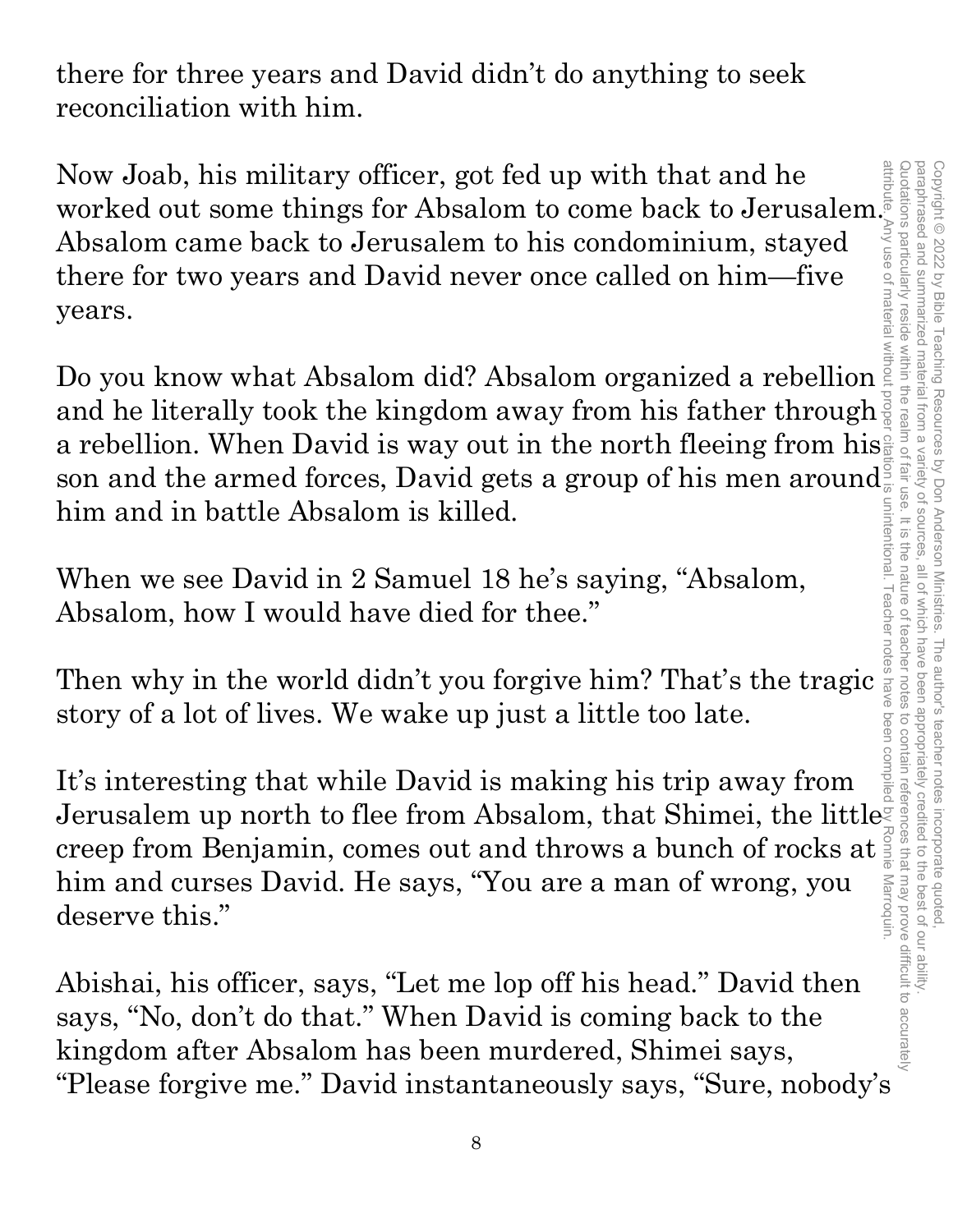blood is going to be shed today."

Why is it that we can be so quick to forgive people outside of our families but we can't forgive the people who are the closest to us—husbands, wives, kids, mothers, dads, grandparents? It's like we've got two sets of laws. If someone nails us outside, we can forgive them. But when they get inside our family, we have this seething, mass of bitterness, jealousy, resentment and hatred in close family interpersonal relationships.

David didn't have any trouble at all forgiving Shimei for that but when it came inside the family and in these close relationships, there is another rule. We just can't bring ourselves to forgive in those kinds of situations.

What happens in interpersonal relationships to create the need for forgiveness? Well you have a cycle. First of all you have an offense. Something happened to create a strained relationship. Secondly, after the offense, you have resentment.

The longer you wait between the offense and the forgiveness, the greater the resentment. It's like this one couple hadn't been talking to each other for twelve years and finally they got a divorce and they couldn't remember what the initial offense was about.

That is the way it is in life. What happens to resentment? The third part of the cycle becomes hatred. Offense, resentment, then hatred.

When we don't deal with hatred, what happens? We have a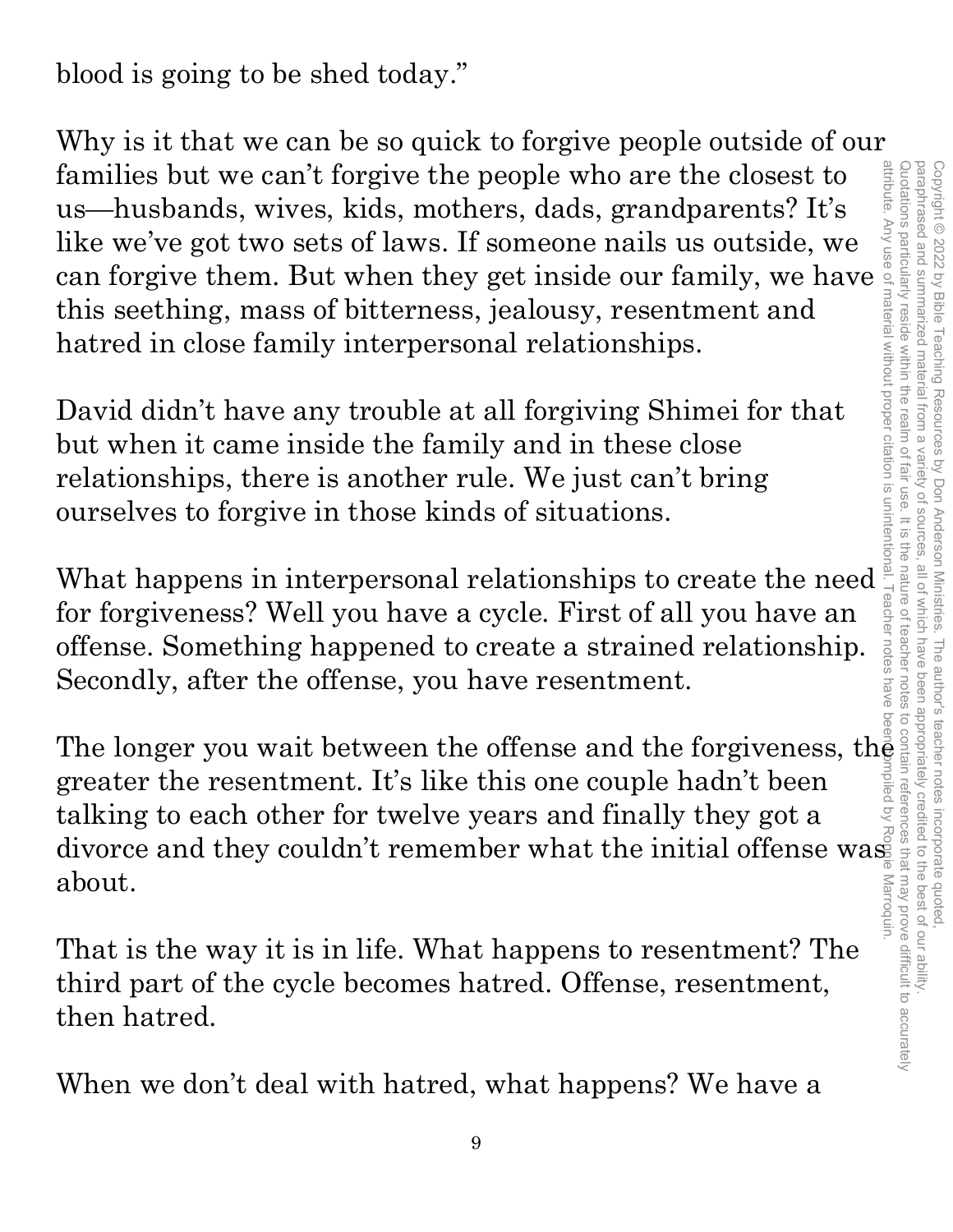grudge. We would really like to get that guy any way we could and whatever happens to him is good enough for him. It serves him right."

attribute Then the actual desire for revenge is the fifth part of the cycle. You have a cycle here that destroys interpersonal relationships.  $\frac{3}{5}$ <br>You have an offense, you have a resentment, you have hatred,<br>you have a grudge, and you have a desire for revenge. You have an offense, you have a resentment, you have hatred, you have a grudge, and you have a desire for revenge.

has their own definition.

Before we go further, let's define forgiveness because everybody<br>has their own definition.<br>First of all, there is conditional forgiveness. "I'll forgive you but  $\frac{1}{2}$ <br>don't you do it again." Now that is conditional. T First of all, there is conditional forgiveness. "I'll forgive you but don't you do it again." Now that is conditional. That's telling you, "I'm forgiving you this time but don't you do it again."

Then the second one is partial forgiveness. "I'll forgive you but don't expect me to forget it." This is where we dole it out, "I'm always going to remember it and the next time we have a fight I'm going to become historical and remind you about it."

Then the actual desire for revenge is the fifth part of the cycle.<br>You have a cycle here that destroys interpersonal relationships.<sup>27</sup><br>You have an offense, you have a resentment, you have hatred,<br>you have a grudge, and y attribute. Any use of material without proper citation is unintentional. Teacher notes have been compiled by Ronnie Marroquin.Teacher notes have been compiled Then the third one is the one of the female species and this is called delayed forgiveness. "I will forgive you but give me some space and some time. I've got to get over the hurt." That is the to be alright right now. They want to deal with the situation and get it over with. It just eats at their gut, they have got egg on their face, they know they blew it, they want it right. Women have a tendency say, "I feel so bad, I need some time."

The offense has time to build into resentment as long as you give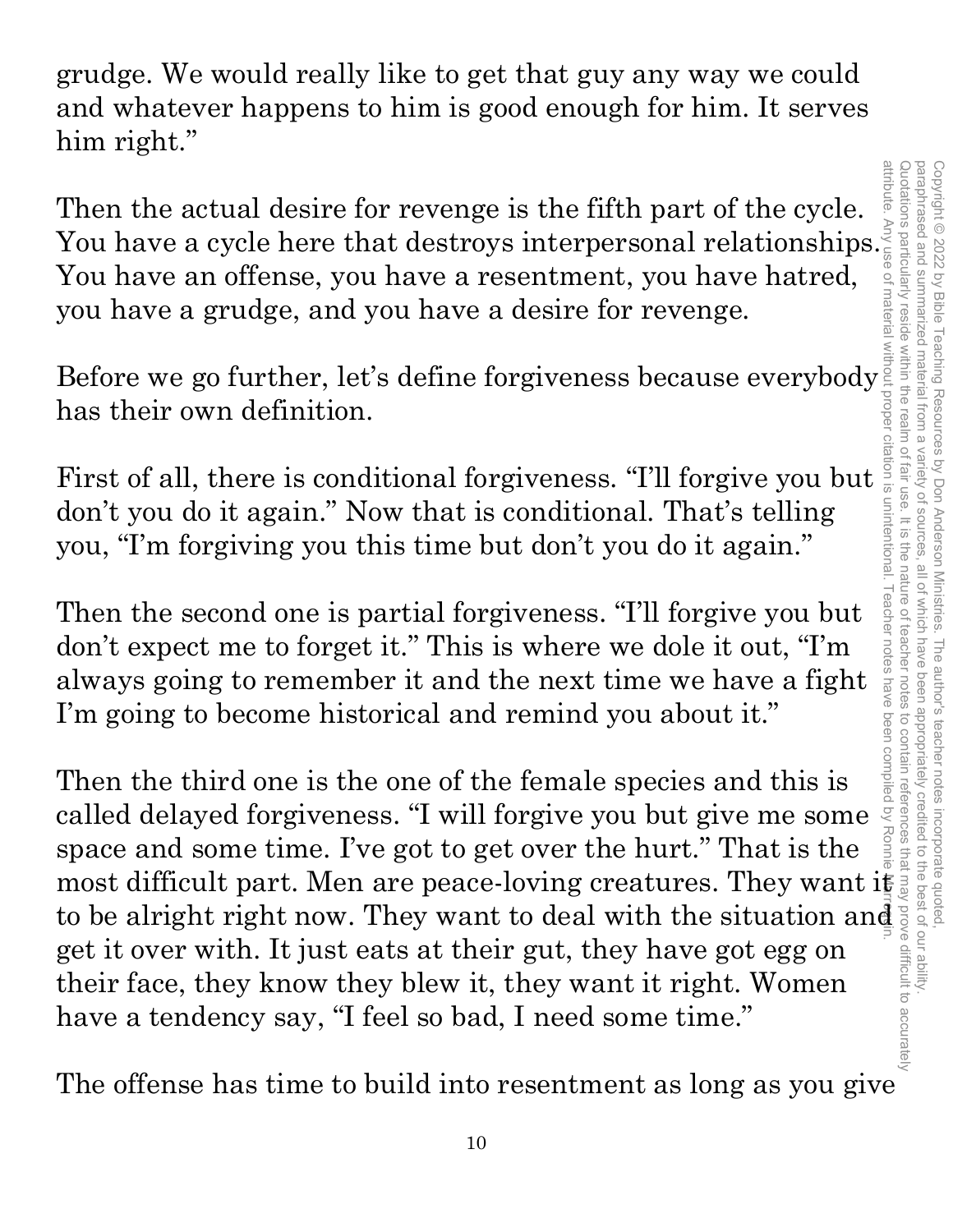time to this thing. Scripture says, "Don't let the sun go down on your wrath." As soon as you sleep on something it grows ten times bigger than it was before you went to sleep. You've thought of 46 other things that relate to it to justify how you are: dealing with the situation. The longer you let time be involved  $\mathrm{i}\bar{\bar{\mathfrak{n}}}$ the process, the more difficult forgiveness becomes. That's why you keep short accounts for your own sanity and wellbeing.

Here are a couple of verses:

## Hebrews 12:14-15

Pursue after peace with all men, and after the sanctification without which no one will see the Lord. See to it that no one comes short of the grace of God; that no root of bitterness springing up cause trouble, and by it many be defiled;

As long as that thing is seething, there is a root of bitterness that is being built up inside and by it a lot of people are going to. be shocked and defiled by the fact that you were unwilling to deal with that when it was a much smaller problem.

Abraham, when he overheard someone denouncing the Civil War enemies, was reported to have said, "Insane as it may seem, I hold no malice toward none of them. I have neither the time nor the energy in this life to hold that kind of resentment. I just can't spend all my creative energies hanging on to those kinds of resentments." (source unknown) Quotations particularly reside within the realm of fair use. It is the nature of teacher notes to contain references that may prove difficult to accurately attribute. Any use of material without proper citation is unintentional. Teacher notes have been compiled by Ronnie Marroquin.

We have talked about CONDITIONAL FORGIVENESS, we talked about DELAYED FORGIVENESS now let's talk about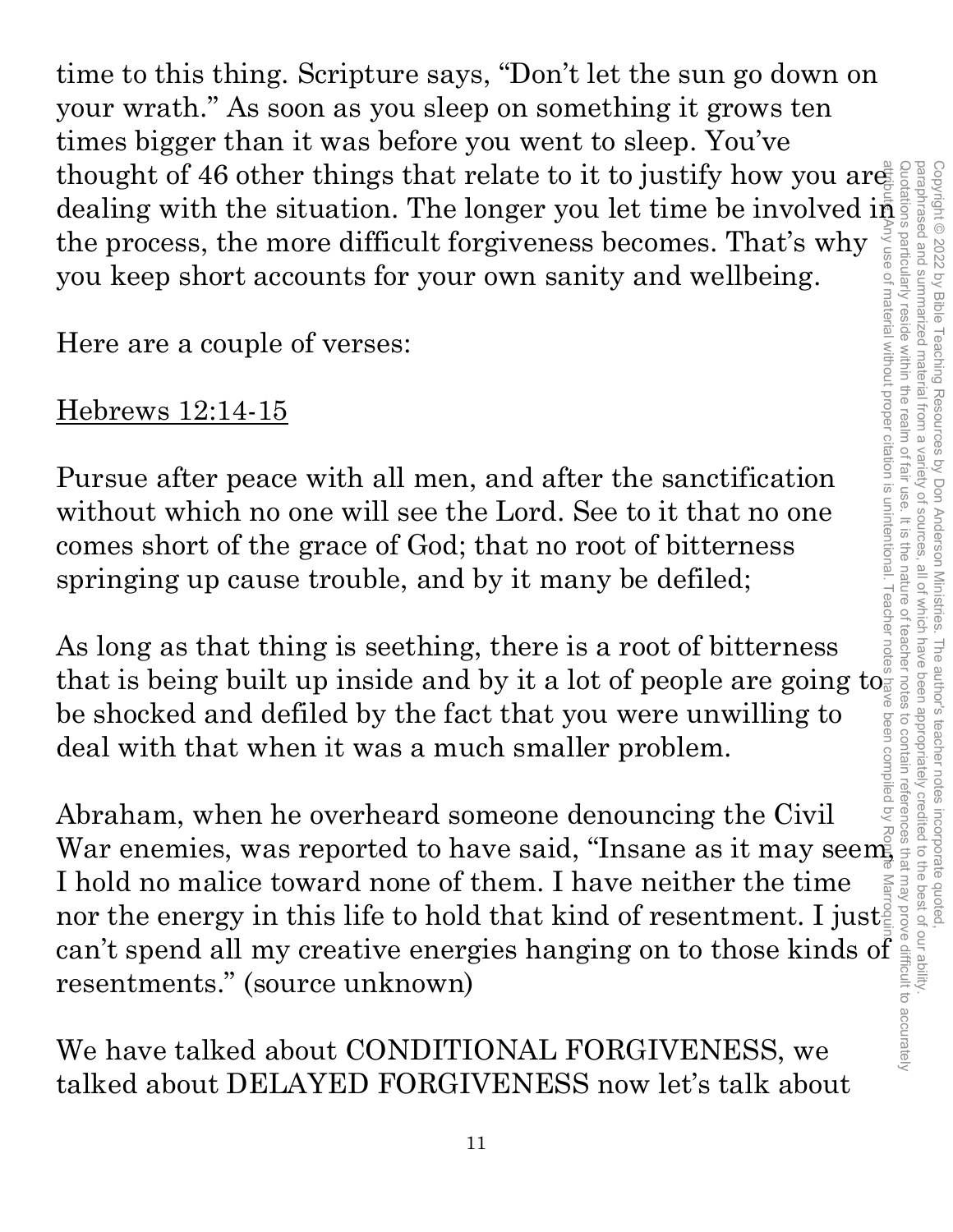## BIBLICAL FORGIVENESS.

When the Greek and Hebrew word for forgiveness is used in the Bible, this is the meaning of those words. The meaning is of the Greek word for forgiveness is "let the pot drop." You have this huge pot that you are carrying around and it has all of your resentments and all of your unforgiveness. Somebody comes along and says, "Please forgive." What are you supposed to do? attribute. Any use of material without proper citation is unintentional. Teacher notes have been compiled by Ronnie Marroquin.

Let go of the pot and let the pot drop. In other words, get rid of all of that baggage and extra stuff that you have, that you are carrying around. It's creating all of this horrible, horrible havoc in your life. So please, let the pot drop. Let it go. Get rid of it. Get it out of your life.

The other meaning of the word means " leave." It means "to let go." It's the word "to send forth." It means "to send it away." Get it "apart from me."

Now with those definitions, let's go to a parable on interpersonal relationships to see a little story that Jesus tells that shows us what we are supposed to do in interpersonal relationships when it comes to forgiveness.

Peter is one of our favorites of the disciples. It's because he had such a big mouth and he was always saying things before he thought.

Peter had two problems in interpersonal relationships. He had a problem with love and he had a problem with forgiveness. Those are the two things that the Lord really hits on in his life. As we

paraphrased and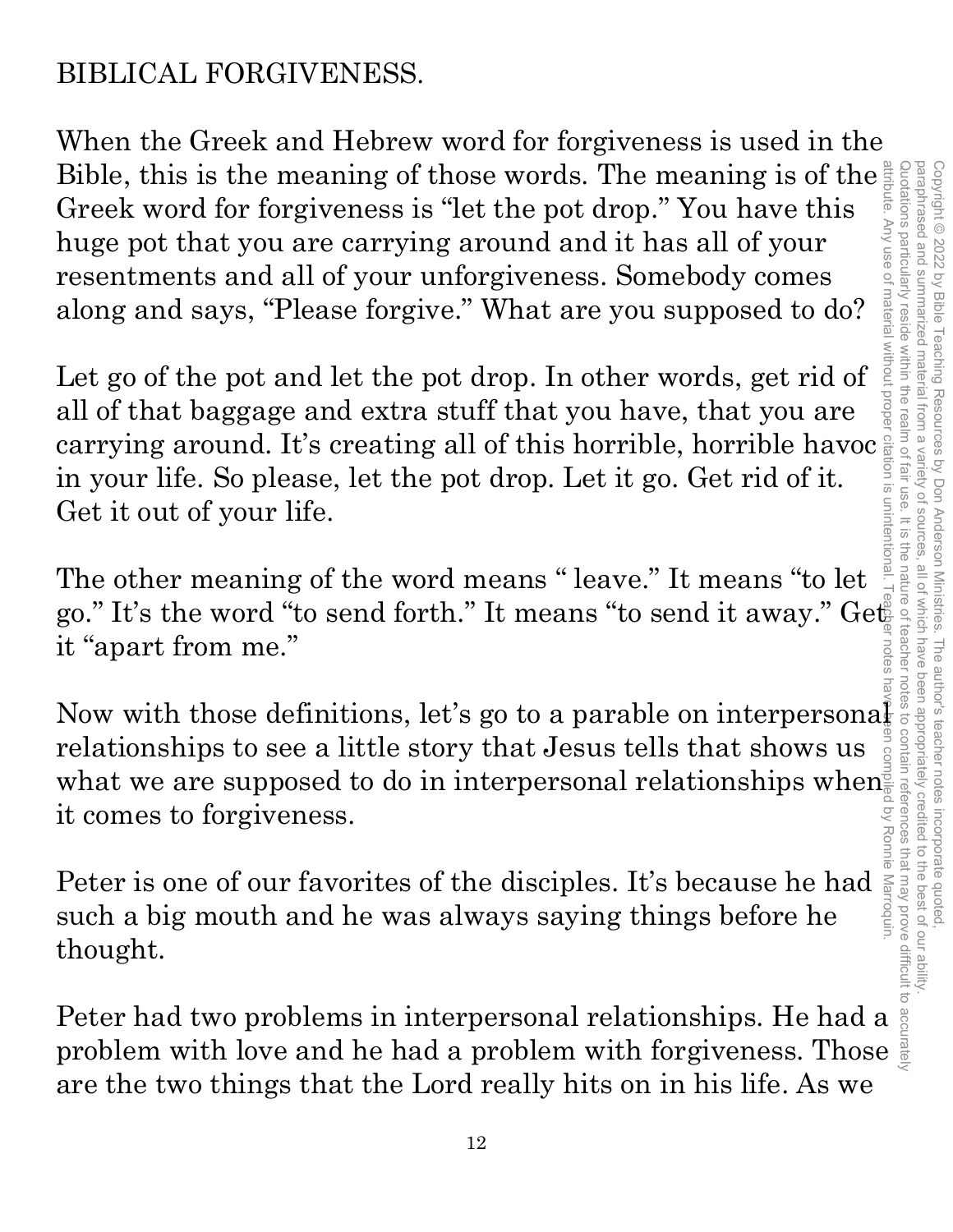dig into the passage, Peter is introduced to us.

In verse 21, when we are talking about the principle of forgiveness, can't you see some tremendous ramifications of this statement?

## **v. 21 Then Peter, having come, said to Him, "Lord, how often shall my brother sin against me and I shall forgive him? As many as seven times?"**

"Then Peter, having come, said to Him, 'Lord, how often shall my brother sin against me and I shall forgive him? As many as seven times?"'

What is a foregone conclusion to a statement like that? Where would you put Peter on your picture in the guide?

He says two things:

"How often shall I forgive him? and

"As many as seven times?"

What words would you use to characterize Peter's interpersonal relationships in the picture? Where do you think he fits? Selfrighteous? He's Peter the perfect. He is coming with the question about forgiving others but he does not come to say how many times do I need forgiveness from somebody else? attribute. Any use of material without proper citation is unintentional. Teacher notes have been compiled by Ronnie Marroquin.

He is the one who is doling out all of the forgiveness and we will never learn what forgiveness is until we start accepting the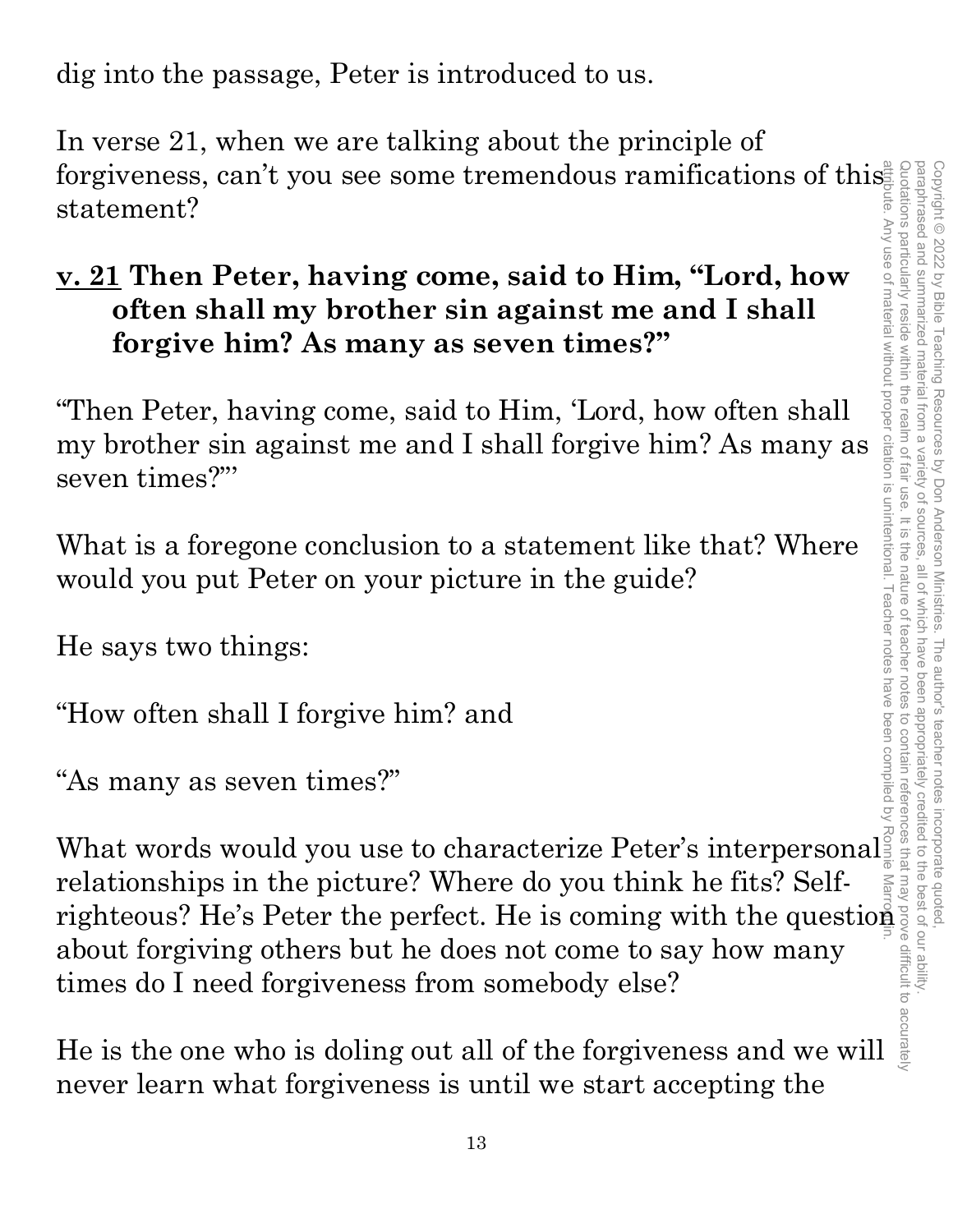blame and know that we need to be forgiven too.

It's not just all of these having to forgive others. He does come off prideful. He does come off a cut above everybody else with a question like that.

"How many times shall I forgive my brother?" Do you think there were some strained interpersonal relationships among the twelve? I bet if we got in the inside there things that weren't written about that went on with those twelve guys. They were fighting in the upper room about who was going to be Secretary  $\frac{1}{2}$ of State in the kingdom and nobody was willing to wash feet that last night.

For three solid years they had been with the Lord. When you got a tax collector and a couple of zealots on your hands who make a<br>
vow that their one thing in life is to kill a tax collector, you<br>
immediately have some things set up for some pretty<br>
horrendous conflicts. Plus you have vow that their one thing in life is to kill a tax collector, you immediately have some things set up for some pretty horrendous conflicts. Plus you have three full-blooded sets among those twelve. That's six others and put James and John in there—sons of thunder—with short fuses.

That's the kind of interpersonal relationships that have gone on among them. The question is obvious. There has been some need for forgiveness and some attitude change in all of this. Before Marroquin you can ever forgive, you have to stop blaming others and recognize joint participation. That is a critical point and some people are not humble enough to do that.

You have to quit blaming and acknowledge joint participation. When you do that, then you are at least prepared for the initial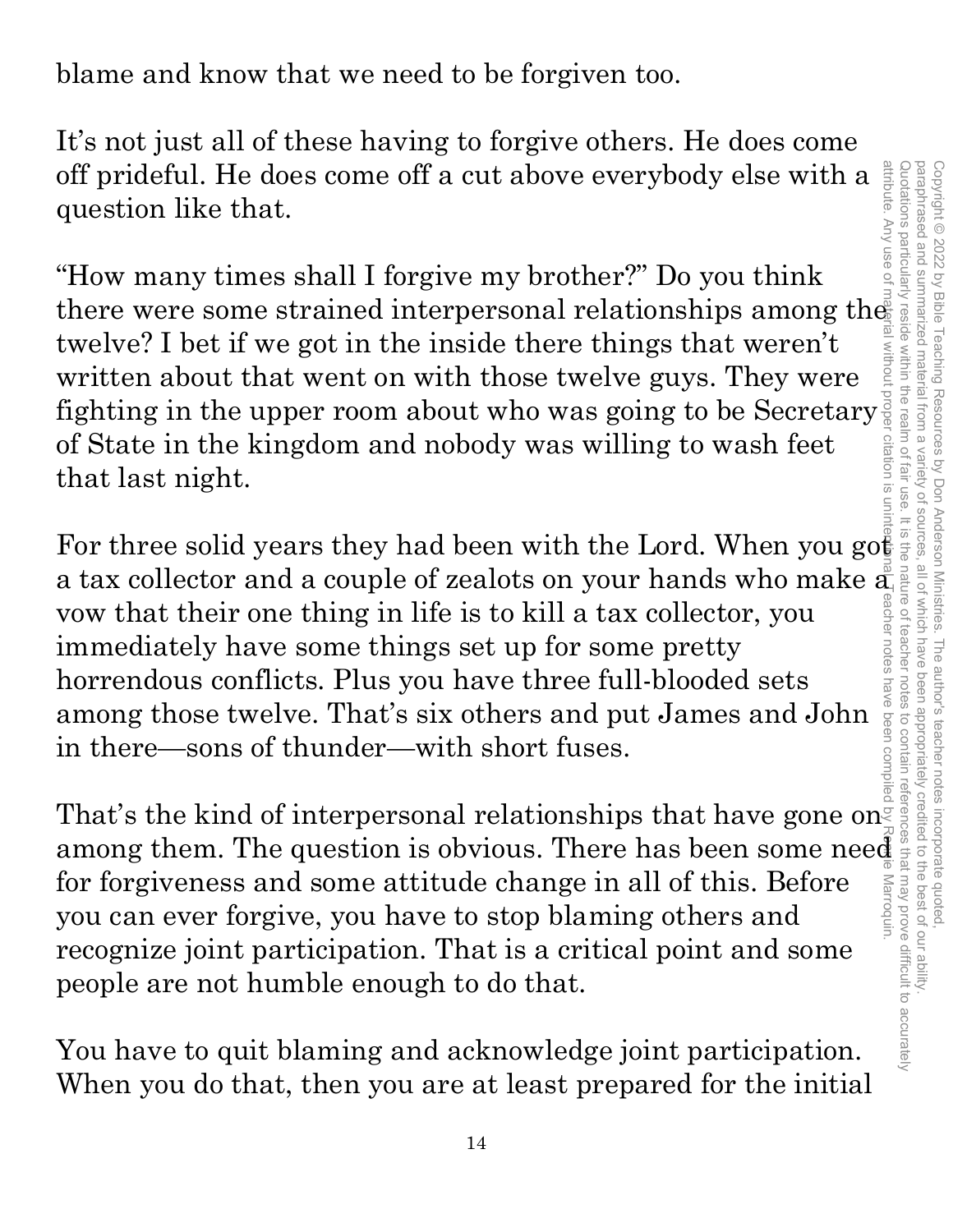phases of forgiveness. The reason we don't have forgiveness that is necessary to create interpersonal relationships is that we think we're perfect. We're just too proud to admit that we are no accept part of the blame.

Let's talk about seven times. Peter thought that if he said as many as seven times that he had climbed the pinnacle of forgiveness, he expected to hear "Blessed art thou Simon Bar-Jonah, flesh and blood hath not revealed it unto to you."

Cadillac ourselves, that we have some problems and that we can<br>accept part of the blame.<br>Let's talk about seven times. Peter thought that if he said as<br>many as seven times that he had climbed the pinnacle of<br>forgivences, Do you know what the going rate was in those days? You forgive a guy once, you forgive a guy twice, but you nail his hide to the wall on the third one. So what does he do? He takes the going rate of two, multiplies it by three and adds one and expects to get a blessing from the Lord in saying, "I'm perfect. Seven times is absolutely incredible." So what does Jesus say to him.

## **v. 22 Jesus says to him, "I'm not saying to you as many as seven times but as many as seventy times seven.**

"Jesus says to him, 'I'm not saying to you as many as seven times but as many as seventy times seven."

You might say "490—I can nail them on 491." No, that is not it. The principle is forgiveness beyond computation. We ought to be those who forgive beyond personal computation. Arithmetic has nothing to do with forgiveness in interpersonal relationships.

Here are a couple of verses.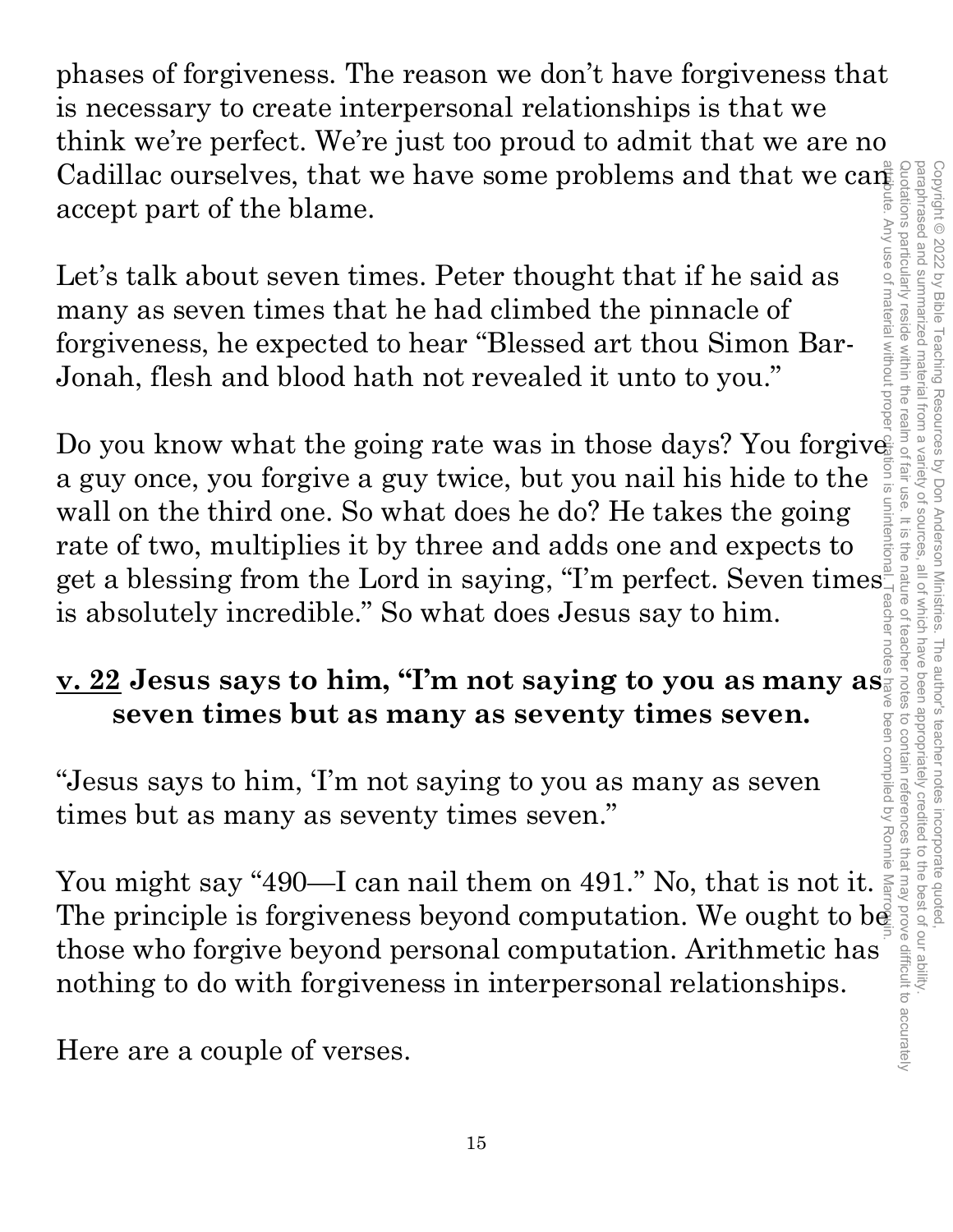#### Psalm 119:165

Great peace have they which love thy law; and nothing shall offend them.

Acts 24:16

Herein do I exercise myself, to have always a conscience void of offense toward God and toward men.

Bishop Ryle said it well:

We are to bear much, to put up with much rather than quarrel, overlook much, submit to much rather than have strife." (source unknown)

Here's Jesus in the Sermon on the Mount:

Matthew 5:23-24

Therefore if you bring your gift to the altar and you remember your brother has anything against you, leave your gift before th $\bar{\bar{\mathbf{e}}}$ altar and go your way and be reconciled to your brother, and then come and offer your gift. attribute. Any use of material without proper citation is unintentional. Teacher notes have been compiled by Ronnie Marroquin.

Before you can worship, you must forgive.

Colossians 3:13

Forgive as freely as the Lord has forgiven you.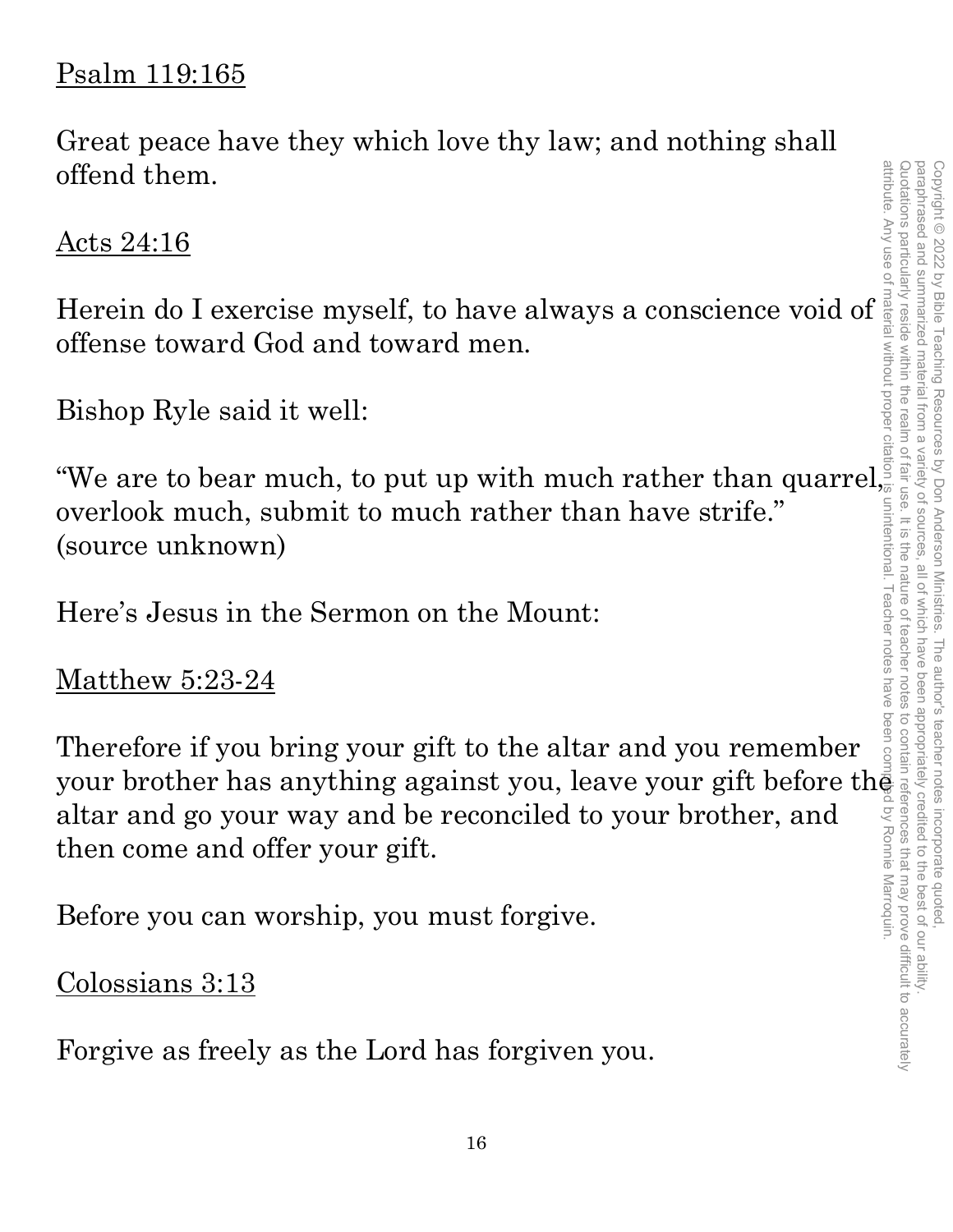#### Ephesians 4:32

Be as ready to forgive others as God, for Christ's sake, has forgiven you.

Lewis B. says:

#### (Forgive & Forget by Lewis B. Smedes)

When you forgive someone for hurting you, you perform spiritual surgery inside your soul; you cut away the wrong that was done to you so that you can see your enemy through the magic eyes that can heal your soul. Detach that person from the hurt and let it go, the way a child opens his hands and lets a trapped butterfly go free.

attribute. Any use of material without proper citation is unintentional. Teacher notes have been compiled by Ronnie Marroquin.unintentional Then invite that person back into your mind, fresh, as if a piece of history between you has been rewritten, its grip on your memory broken. Reverse the seemingly irreversible flow of pain within you.

p. 27

So we need to forgive the unrepentant for our own sake. We need to forgive people who do not care if only so that we do not drown in our misery. need to forgive people who do not care if only so that we do not  $\frac{1}{2}$ <br>drown in our misery.<br>p. 69<br>Forgiveness beyond computation. Let's look at the picture in the

p. 69

parable.

#### **v. 23 Therefore the kingdom of heaven may be compared to a man, a king, who desired to settle accounts with**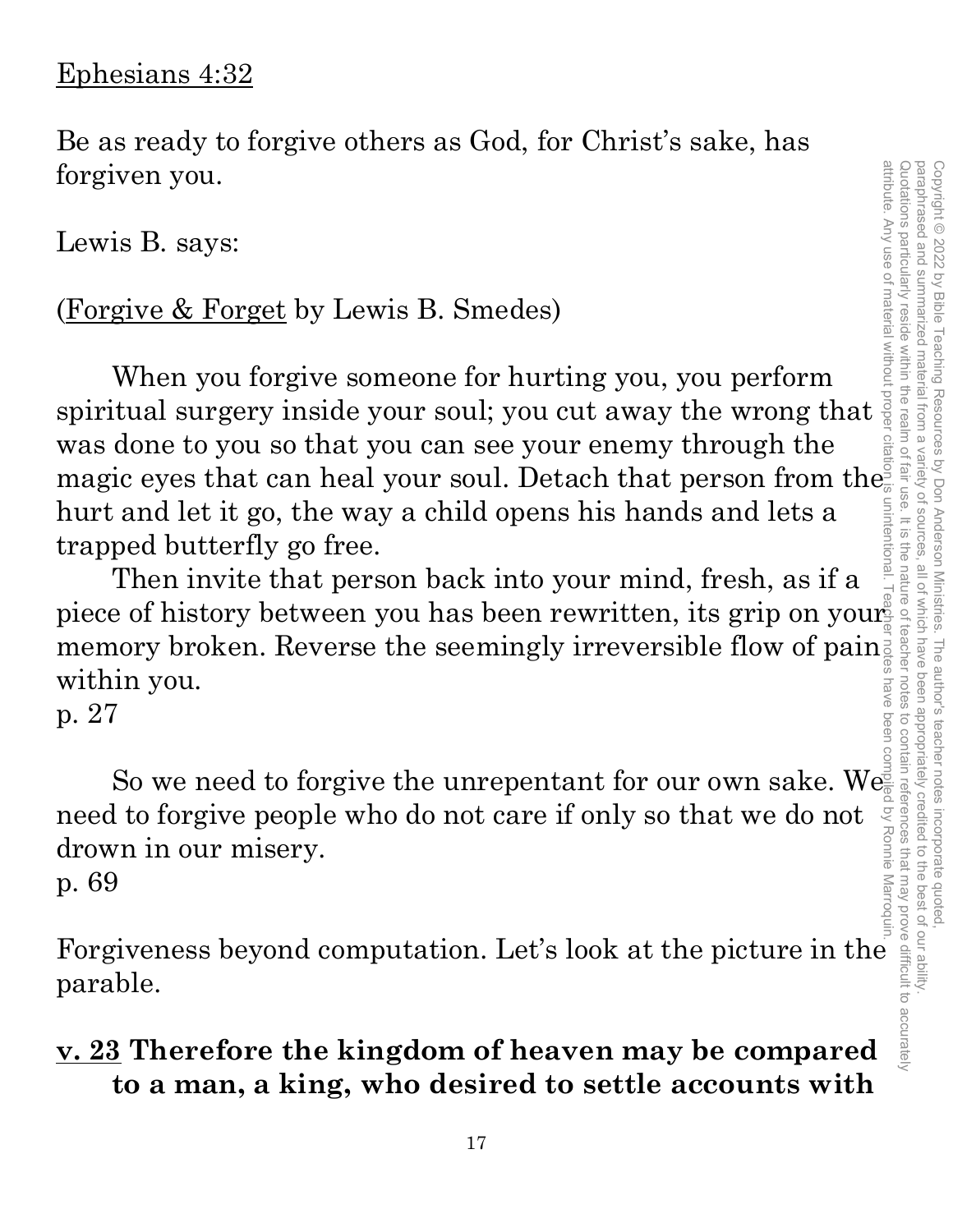#### **his servants.**

"Therefore the kingdom of heaven may be compared to a man, a king, who desired to settle accounts with his servants."

He is going to illustrate the principle of "times seven" in this particular parable. Here is a king and he begins recognizing his accounts and here comes one that he has.

#### **v. 24 When he began to compute the accounts one was brought to him who owed him twelve million dollars.**

"When he began to compute the accounts one was brought to him who owed him twelve million dollars."

That is more than the budget of the country in which he lived. This guy owes him twelve million dollars. It's an overwhelming debt. It's nothing that he could ever pay. It is totally impossible.

#### **v. 25 And not having that by which to pay the debt, his master ordered him to be sold and his wife and his children and all that he had, and payment to be made.**

"And not having that by which to pay the debt, his master ordered him to be sold and his wife and his children and all that he had, and payment to be made."

Now that is justifiable action. They can lay hold of everything including persons and property to secure payment—at least partial payment for the debt. This king is doing Correct Positive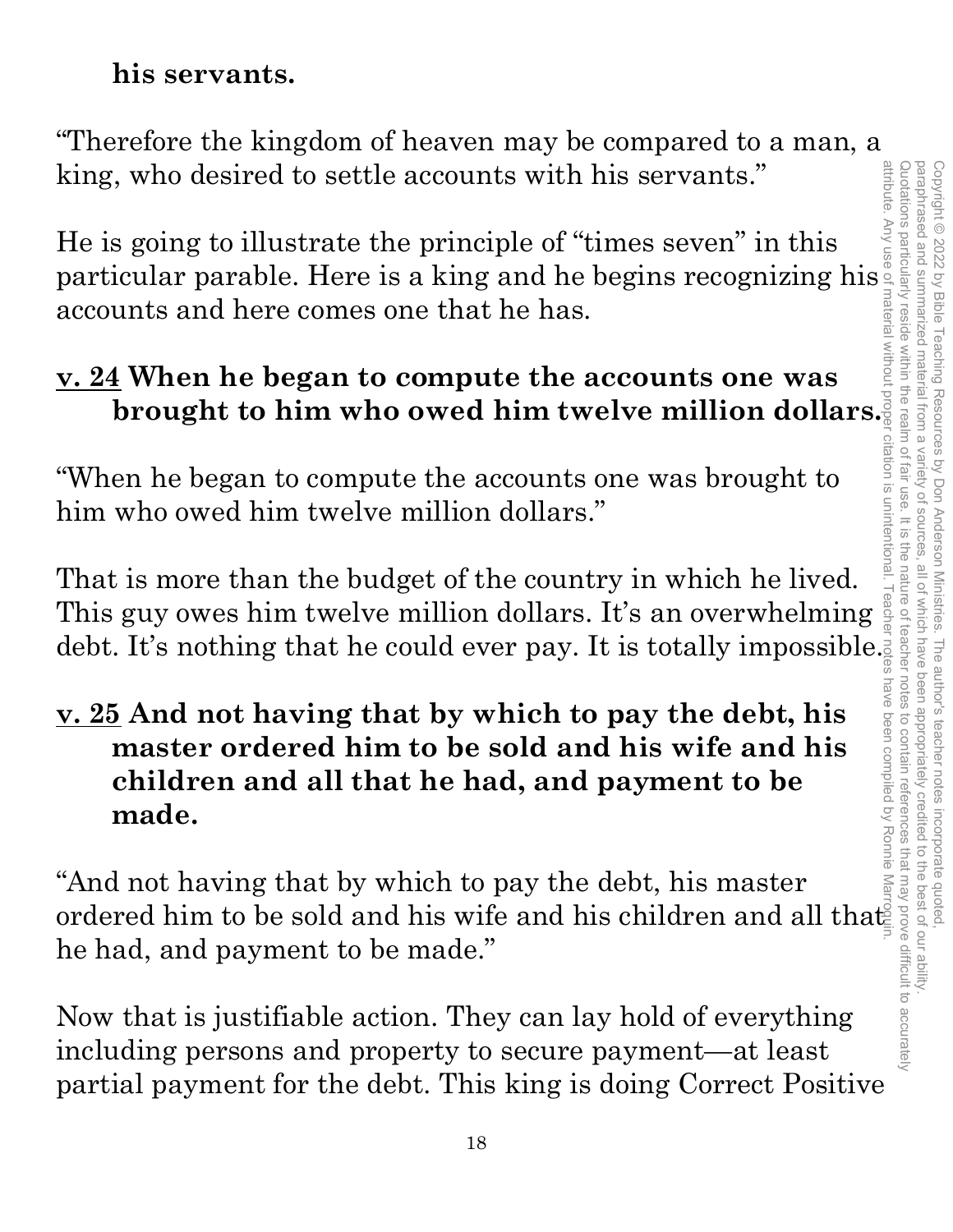attribute. Any use of material without proper citation is unintentional. Teacher notes have been compiled by Ronnie Marroquin.Quotations particular Quotations particularly reside within the realm of fair use. It is the nature of teacher notes to contain references that may prove difficult to accurately paraphrased and paraphrased and summarized material from a variety of sources, all of which have been appropriately credited to the best of our ability. Copyright © 2022 by Bible Teaching Resources Copyright © 2022 by Bible Teaching Resources by Don Anderson Ministries. The author's teacher notes incorporate quoted, summarized material from a variety of sources by Don Anderson Ministries. The author's teacher notes incorporate quoted,<br>ariety of sources, all of which have been appropriately credited to the best of our ability.

Thinking/Feeling/Acting. He is doing the right thing in view of what has been said and has happened.

## **<u>v. 26</u> Then the servant fell on his knees and was touching. the ground with his forehead (before him saying, 'Be patient with me and I will pay back all to you.'**

"Then the servant fell on his knees and was touching the ground<br>with his forehead (before him saying, "Be patient with me and  $\frac{1}{2}$ <br>will pay back all to you.""<br>Here is a person who's promising all but performing pothi with his forehead (before him saying, "Be patient with me and  $\bar{\mathbb{E}}$ will pay back all to you.""

Here is a person who's promising all but performing nothing. Some of you might be involved with people like that in business.

Now where does this servant fit in our picture? He has to be down in Incorrect Positive Thinking/Feeling/Acting because he is still self-sufficient. He still thinks that he can handle it.

Remember in the parable of the prodigal son when the prodigal son was in the pig pen? He had lost all of his money and the economic crunch had already come. What does he decide? Pride hasn't broken him yet. He has just had a bad turn so he is going to go slop the hogs to make enough money to live and then it is Q going to get better. He hasn't come to that place of brokenness yet to think about his dad.

And this guy is not being realistic. What he needs desperately is a cancelling of his debt because he can't pay it. There is absolutely no way that this guy will ever be able to take care of the debt that he has accumulated.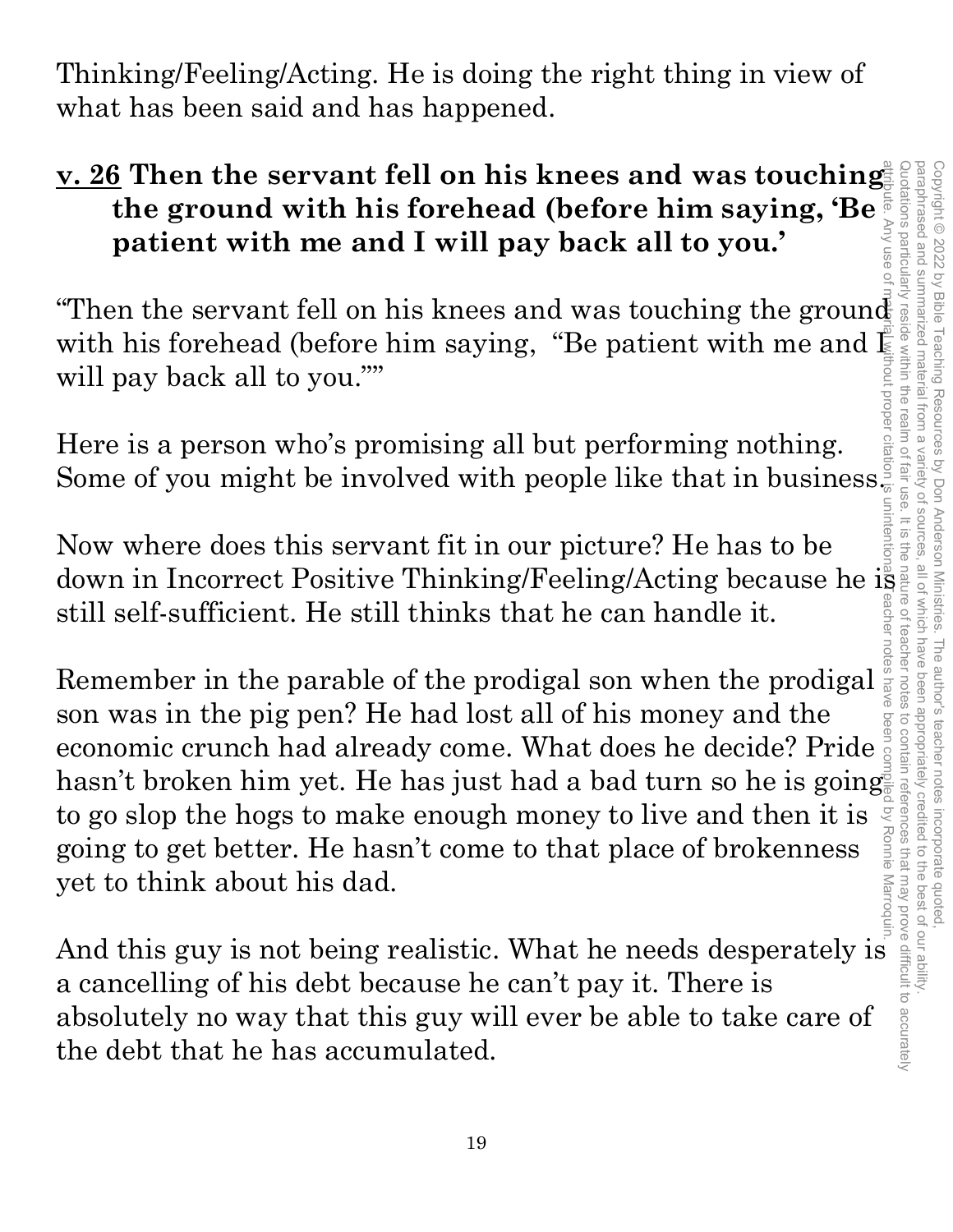#### **v. 27 And being moved with compassion, the master of that servant released him and forgave him the debt.**

"And being moved with compassion"

We have had that little phrase in three parables:

1. In the parable of the prodigal son

The father was moved with compassion and he ran and got his arms around that kid.

2. In the parable of the good Samaritan.

over the road. What does it say? "He was moved with compassion." He felt for this individual.

Anybody that has compassion is in the upper left hand corner in  $\mathbb{R}^n$ interpersonal relationships. That's the twentieth word. The king has compassion and what happens?

"the master of that servant released him and forgave him the debt."

The Samaritan goes down the road and this guy is splattered all<br>over the road. What does it say? "He was moved with<br>compassion." He felt for this individual.<br>Anybody that has compassion is in the upper left hand corner in That is Correct Positive Thinking/Feeling/Acting. He releases has compassion and what happens?<br>
"the master of that servant released him and forgave him the debt."<br>
That is Correct Positive Thinking/Feeling/Acting. He releases him. He says, "As far as I'm concerned I am canceling al debt and you have nothing that you owe me. You are going to be able to start over brand new. You don't owe anybody a cent. You have been forgiven."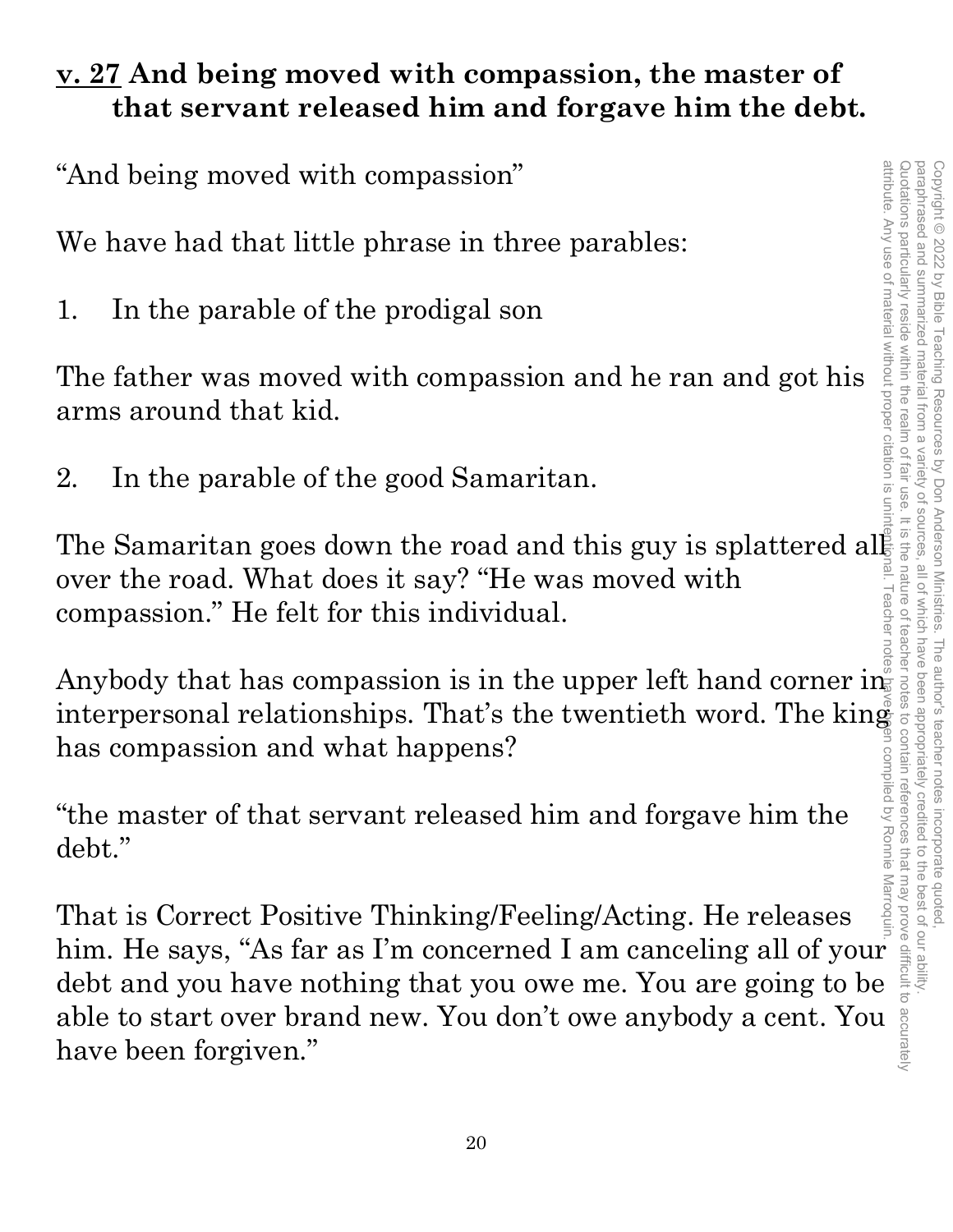That's exactly what God does when you become a Christian.

## John 3:16

God so loved the world that He gave His only begotten Son, that whosoever believed in Him should not perish, but have everlasting life. attribute. Any use of material without proper citation is unintentional. Teacher notes have been compiled by Ronnie Marroquin.

The only way you can have everlasting life is to have the debt of your sin paid for. Christ dying on Calvary's Cross assumes the total responsibility for the debt of your sin. Now that is fantastic!

## John 8:32

And you shall know the truth, and the truth shall make you free.

Colossians 2:13 paints a beautiful picture:

## Colossians 2:13

And you, being dead in your sins and the uncircumcision of your flesh, has he made alive together with him, having forgiven you<sup>s</sup><br>all of your trespasses; blotting out the handwriting of the flesh, has he made alive together with him, having forgiven you Marroquin ordinances that was against us, and took it out of the way and nailed it to His cross.

That is somebody taking the debt and wiping it completely clean. He could have used another Greek word here and that word would have been "paid in full."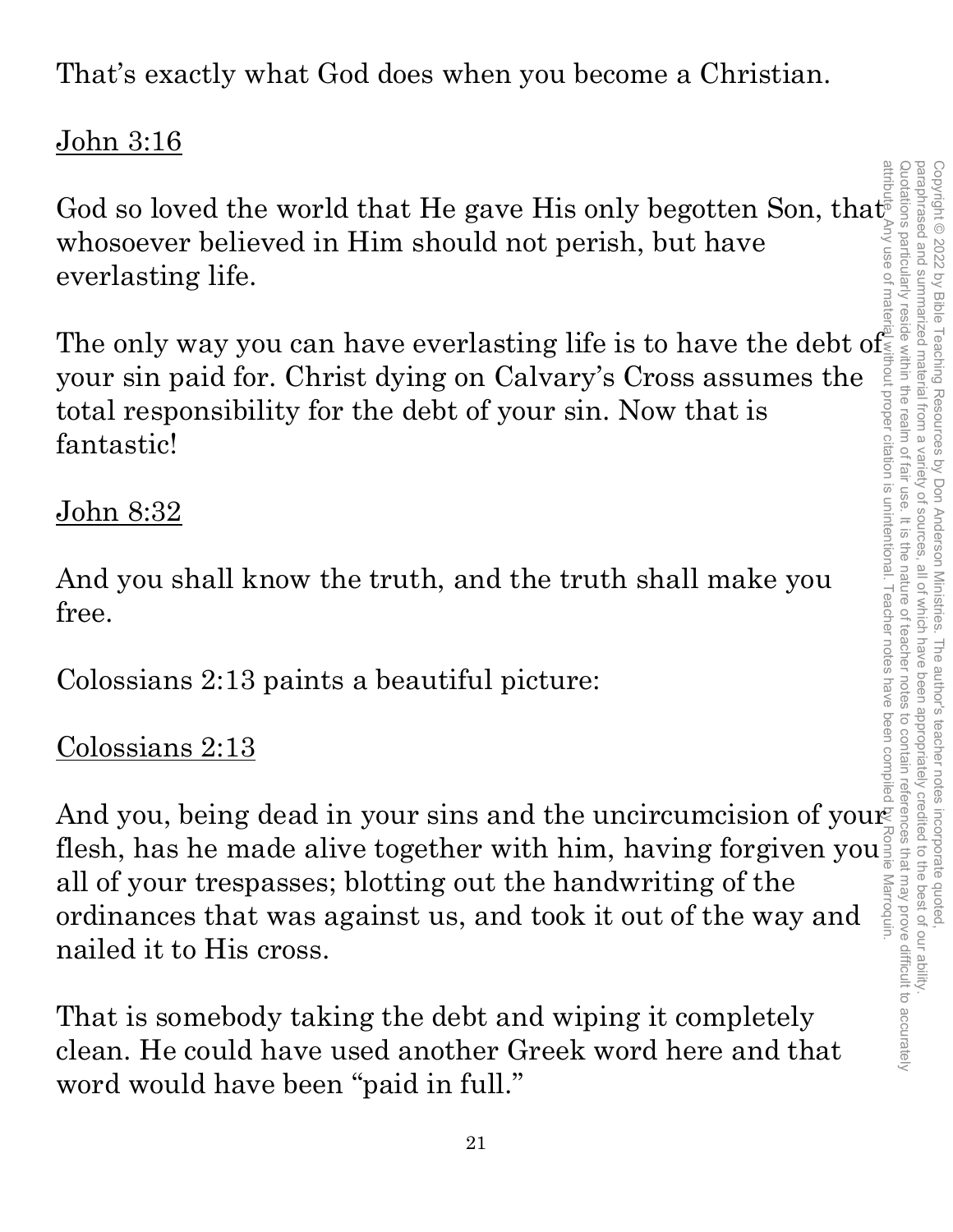That wouldn't be much comfort. Underneath the "paid in full" you could read all the sinful things we've done.

What the picture is here is of God reaching down with a great big wet cloth and He washes the whole slate new and clean.

#### Isaiah 1:18

Come now let us reason together…though your sins be as scarlet, they shall be as white as snow…

The minute a person comes to know Jesus Christ, the slate is washed completely clean. The debt is totally paid. The Bible describes that He casts it behind His back, casts it into the depths of the sea. He remembers our sins and iniquities no more. He assumes the full responsibility of our debt.

There is a beautiful story in the New Testament. It is in one of the smallest books—the book of Philemon.

Philemon was a wealthy businessman in the Lycus Valley. He was in Ephesus one day and he heard this Bible teacher by the What the picture is here is of God reaching down with a great<br>big wet cloth and He washes the whole slate new and clean.<br>
Isaiah 1:18<br>
Come now let us reason together...though your sins be as<br>
scarlet, they shall be as wh night and to his wife Apphia, his son Archippus, and a slave by the name of Onesimus. What the picture is here is of God reaching down with a great<br>big wet cloth and He washes the whole slate new and clean.<br>
Isaiah 1:18<br>
Come now let us reason together...though your sins be as<br>
scarlet, they shall be as wh

into Sunday School and he hated every minute of it. So one day he decided to steal everything that he could get and head for Rome. Onesimus stole as much as he could from Philemon and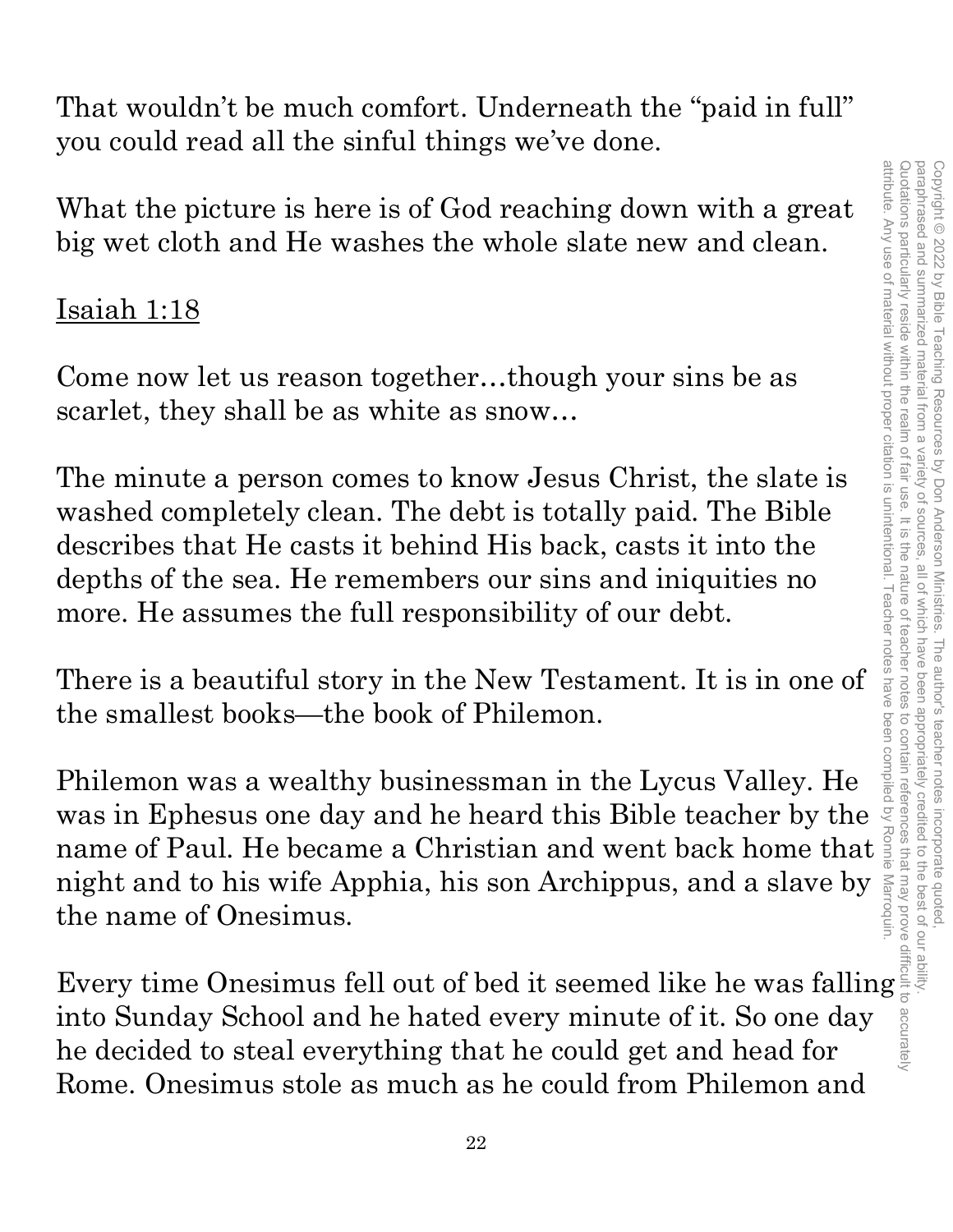took off for Rome where there were 60 million slaves. Onesimus could dissolve into civilization without ever having to be held accountable.

He got picked up on a drug charge and put into prison. As a sovereign God's hand has its purpose, in the next cell was the apostle Paul. Paul lead Philemon to the Lord back in Ephesus when he was free. Onesimus became a Christian and as he is He got picked up on a drug charge and put into prison. As a<br>sovereign God's hand has its purpose, in the next cell was the<br>apostle Paul. Paul lead Philemon to the Lord back in Ephesus<br>when he was free. Onesimus became a C Listen to what Paul says:

## Philemon 18, 19

If he has wronged you or owes you anything, put that on my account; I, Paul, have written it with my own hand, I will repay it.

Have you ever sung that hymn, "Jesus paid it all, all to Him I owe. Sin had left a crimson stain. He washed it white as snow"?

Some people sing that "Jesus paid 90%, 10% I owe, sin had left  $\bar{\mathfrak{g}}$ crimson stain. He washed it light pink."

That is the feeling that some people have. They cannot believe that God washed it all clean and assumed the full responsibility for all the debt.

Isaiah 53:6 prophesied it:

Isaiah 53:6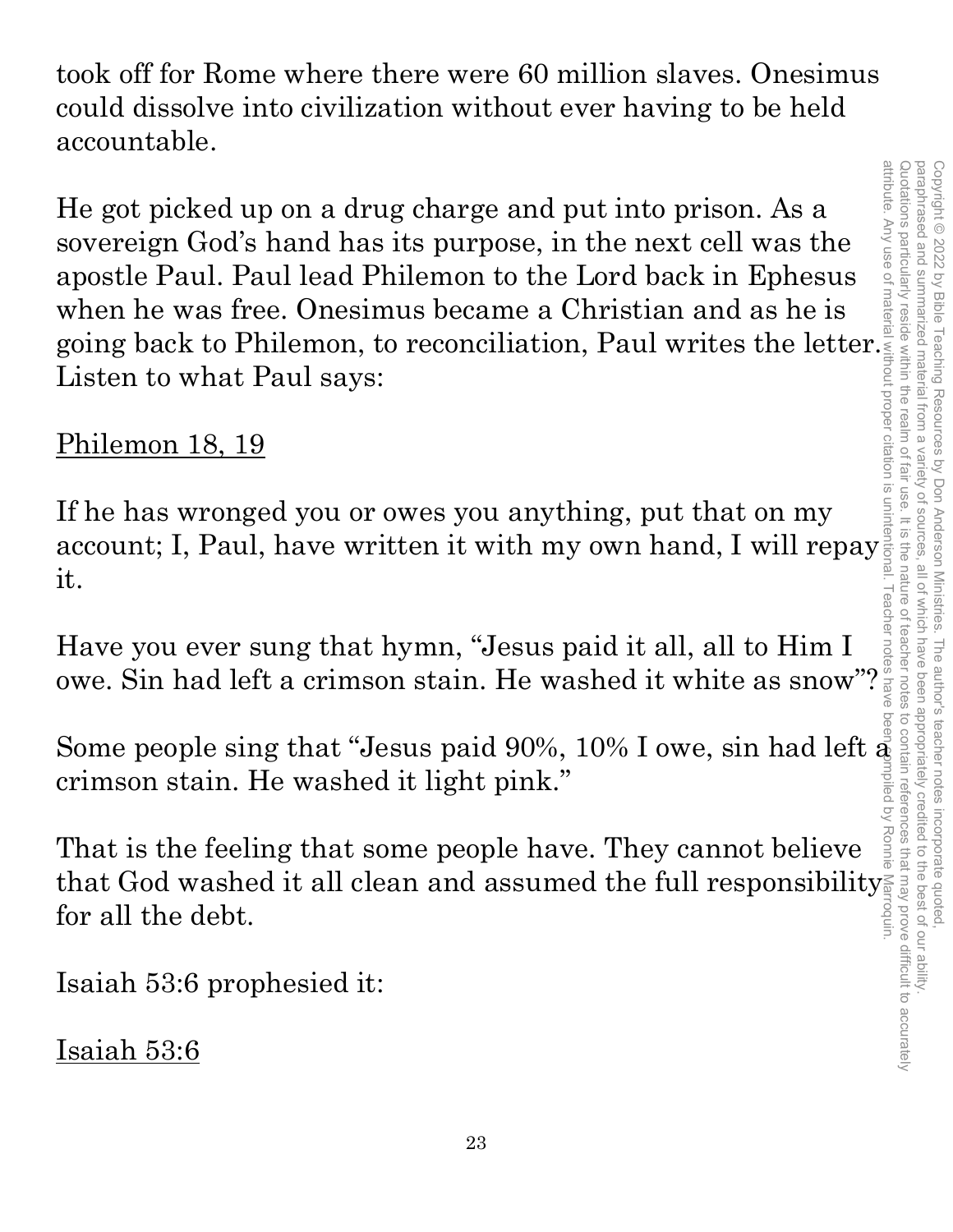All we like sheep have gone astray. We've turned everyone to his own way and the Lord hath laid on Him the iniquity of us all.

God took the full debt. Twelve million dollars of our sins and canceled all of them and before the throne of God we are as righteous as Jesus Christ.

F.B. Meyer said:

I will remember your sins and iniquities no more, as the score is forgotten when blotted from a slate. So shall sin be as if obliterated from the memory of God. (source unknown)

It's letting go. It's saying goodbye and its risking trust. These are the sequential steps that must be taken to forgive but God does that and that is the picture in that parable.

## **v. 28 But that servant having gone out found one of his fellow servants who owed him twenty dollars and he seized him and tried to strangle him, saying, 'Settle up if you are owing anything.'**

"But"—when you see the word "but" in the text you know something is coming. You have a contrast.

"that servant"—Who? The guy who has just been forgiven twelve million dollars, gone out and was really thrilled. Is that what it says?

"having gone out found one of his fellow servants who owed him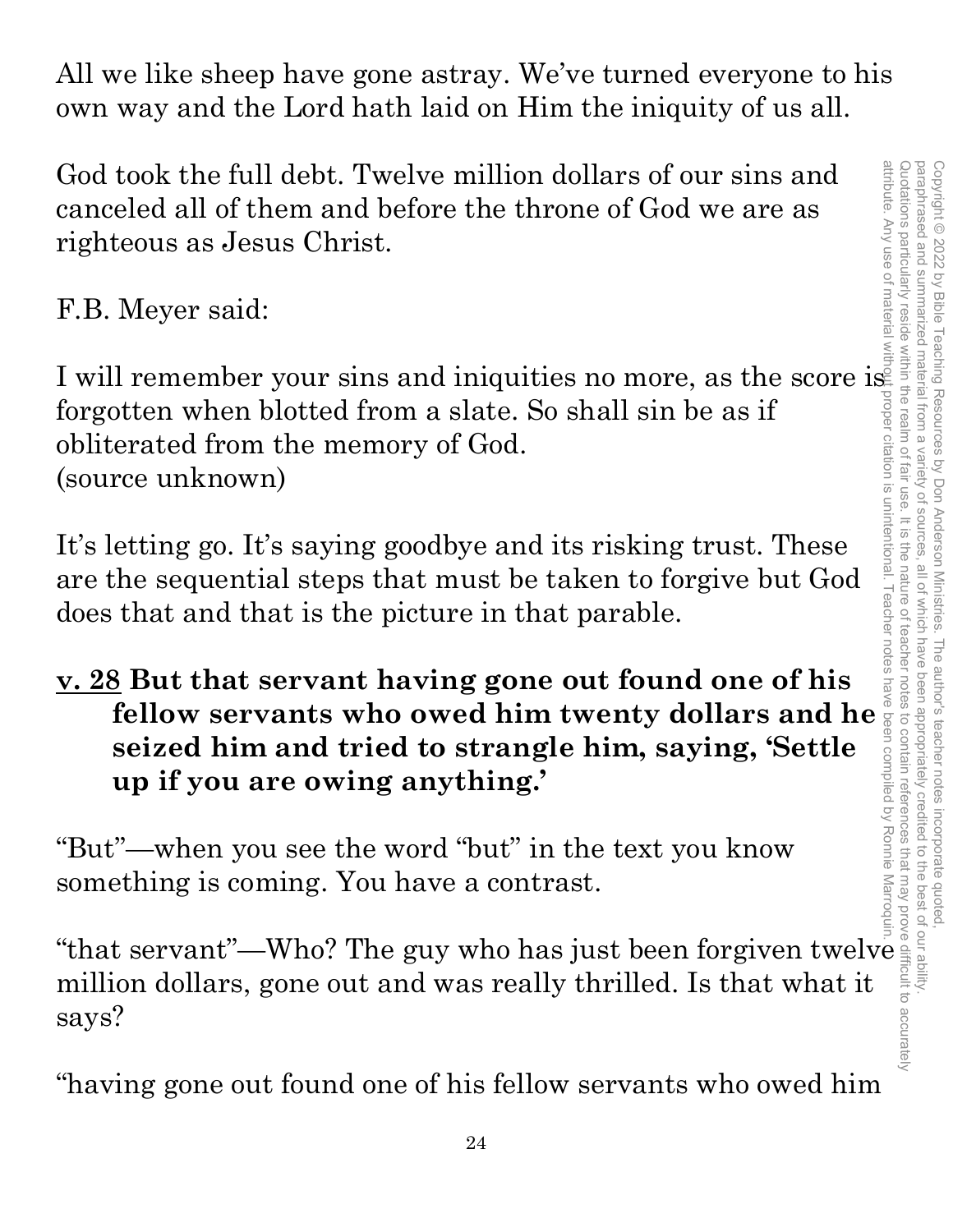twenty dollars and he seized him and tried to strangle him, saying, "Settle up if you are owing anything.""

He catches this guy who owes him twenty bucks and he seizes him and he squeezes him. He says, "Man, you owe me. Settle up right now. I want my twenty bucks."

What do you get, just even as a clue, from that little phrase "twenty dollars"?

You see the difference between twelve million dollars and twenty dollars. That's what you get and that's what you need to get. It's the difference between this horrendous debt and this little tiny thing that he owes him.

What a contrast here in this picture. When forgiveness denies that there is anger or acts as if it has never happened. Smiles  $a\ddot{\hat{s}}$ though it never hurt and fakes it as though it is all forgotten. Don't offer it, don't trust it and don't depend on it. It's not forgiveness. It is a magical fantasy.

Here he tries to get from the servant what he thinks he deserves. He is Incorrect Positive Thinking/Feeling/Acting. He belongs down in the lower left hand corner.

## **v. 29 Then his fellow servant fell down begging him saying, 'Be patient with me and I will pay you.'**

"Then his fellow servant fell down begging him saying, "Be patient with me and I will pay you.""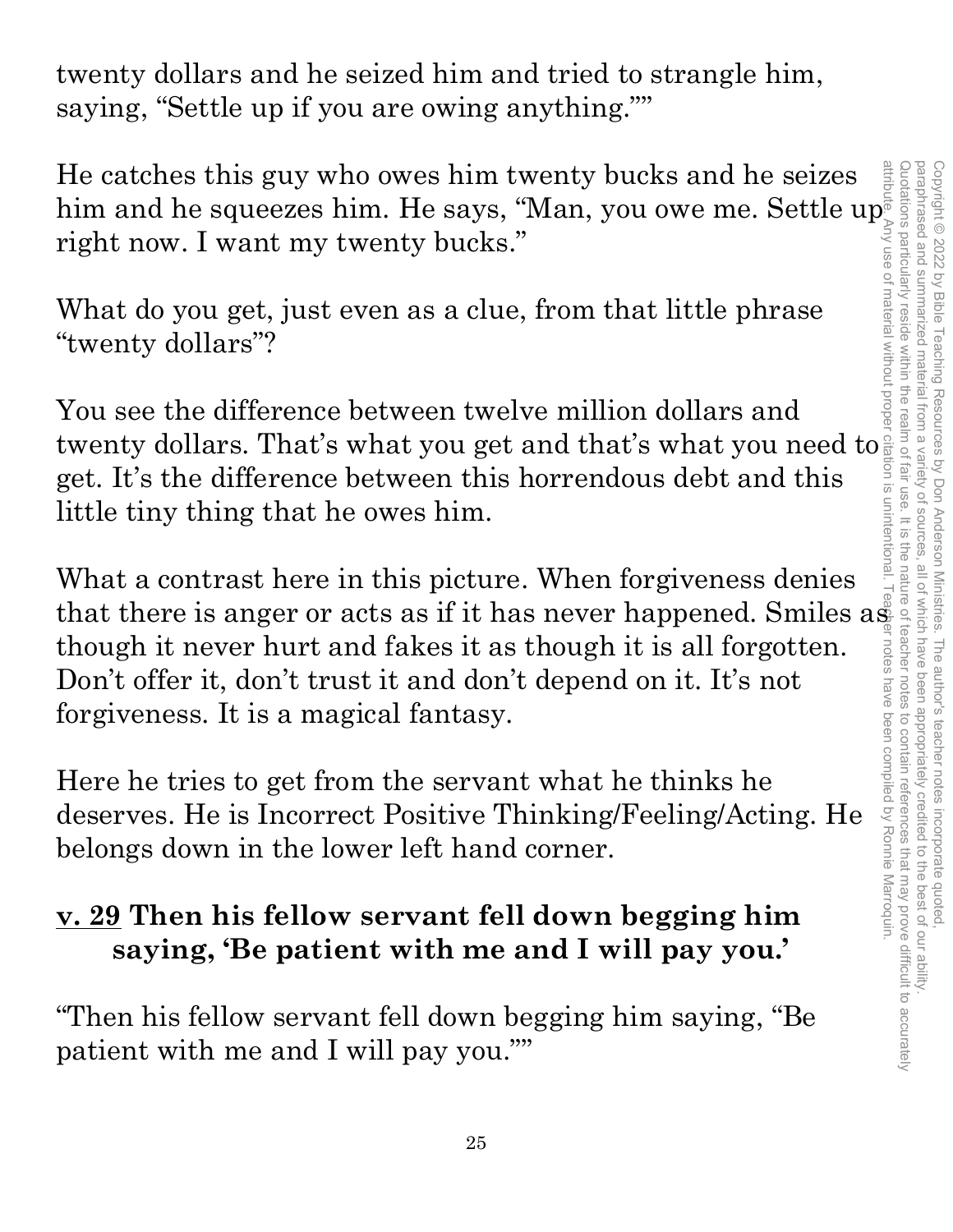Same song, second verse, a little bit louder and a whole lot worse.

## **v. 30 However he was not willing, but having gone off, he threw him into prison until he should pay back that which he was owing.**

"However he was not willing, but having gone off, he threw him into prison until he should pay back that which he was owing."

#### Romans 12:17-21

Recompense to no man evil for evil. Provide things that are honest in the sight of all men. If it be possible, live peaceably with all men. Dearly beloved, avenge not yourselves but rather give place unto wrath: for it is written, Vengeance is mine; I will repay, says the Lord. Therefore, if thine enemy hunger, feed him, if he thirsts, give him drink; for in so doing thou shall heap coals of fire upon his head. Be not overcome by evil, but overcome evil with good.

Notice what this does to the fellow servants.

## **v. 31 When his fellow servants saw the things which had taken place, they were greatly distressed and they went and made clear to their master all the things which took place.**

"When his fellow servants saw the things which had taken place, they were greatly distressed and they went and made clear to their master all the things which took place."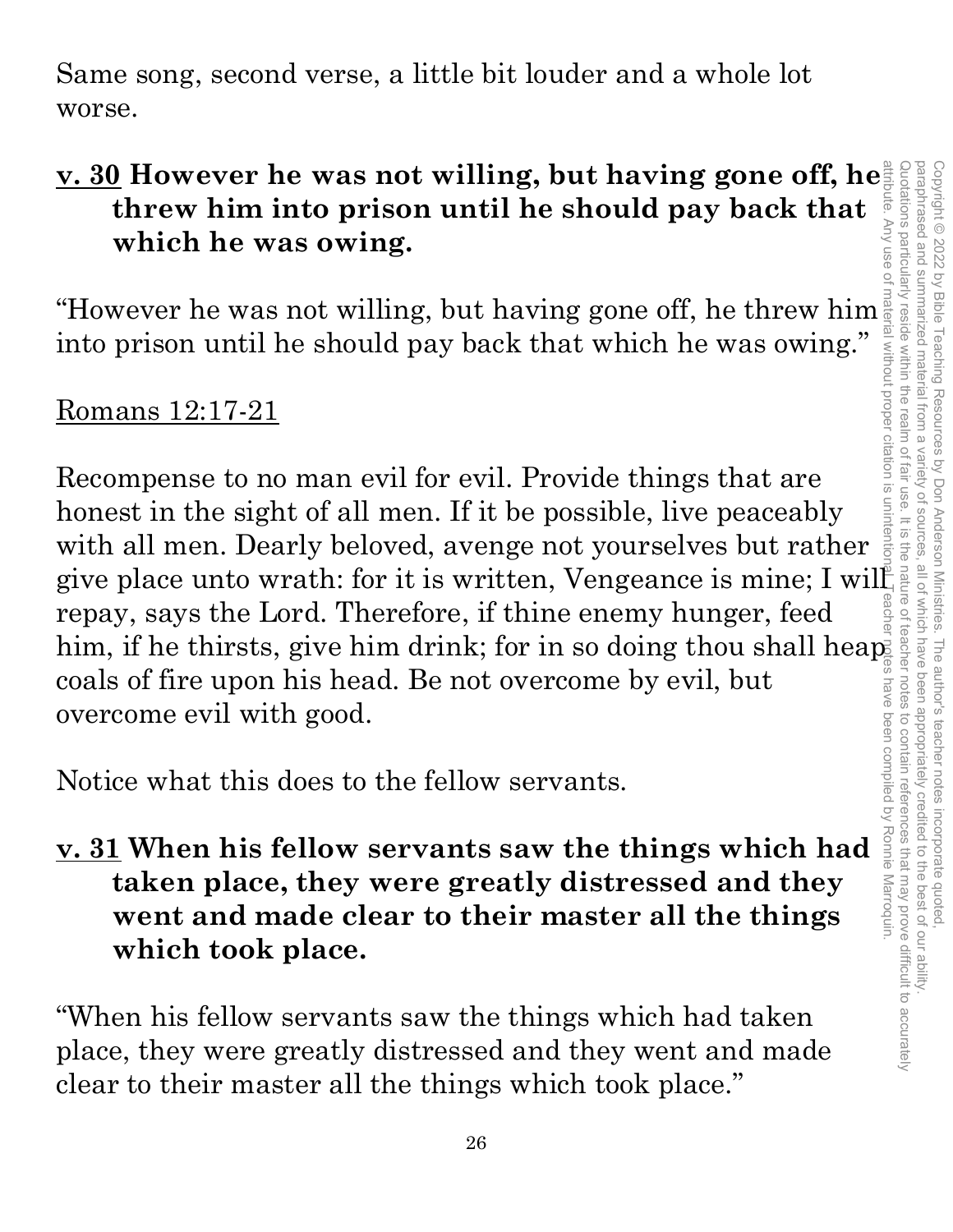They started talking about it. They're distressed, they're discouraged, they're disappointed. It gives way to depression because there is this kind of interpersonal seething going on.

#### **v. 32 Then his master, having called him, is saying to him, 'You wicked servant, I forgave you all that debt because you begged me.**

"Then his master, having called him, is saying to him, "You wicked servant, I forgave you all that debt because you begged me."

## **v. 33 Ought not you to have shown mercy to your fellow servant just as I also was merciful to you?'**

"Ought"—responsibility—"not you to have shown mercy to your  $\frac{1}{2}$ <br>fellow servant just as I also was merciful to you?"" fellow servant just as I also was merciful to you?""

Correct Positive Thinking/Feeling/Acting will be merciful in the  $\frac{1}{8}$ face of mercy received. What should have happened here is that. he should have forgiven the twenty bucks because of the twelve  $\frac{3}{8}$  million debt that he had been freed from. million debt that he had been freed from.

Do you want to apply that to your personal life? If you are a Christian and you know the Lord as Savior, you are saying that you have been forgiven a horrendous debt. God has forgiven all of our sins, washed them beneath the blood of the Lamb. We thank God for the freedom that we have in Christ.

The debt's been paid. What's our responsibility to each other?.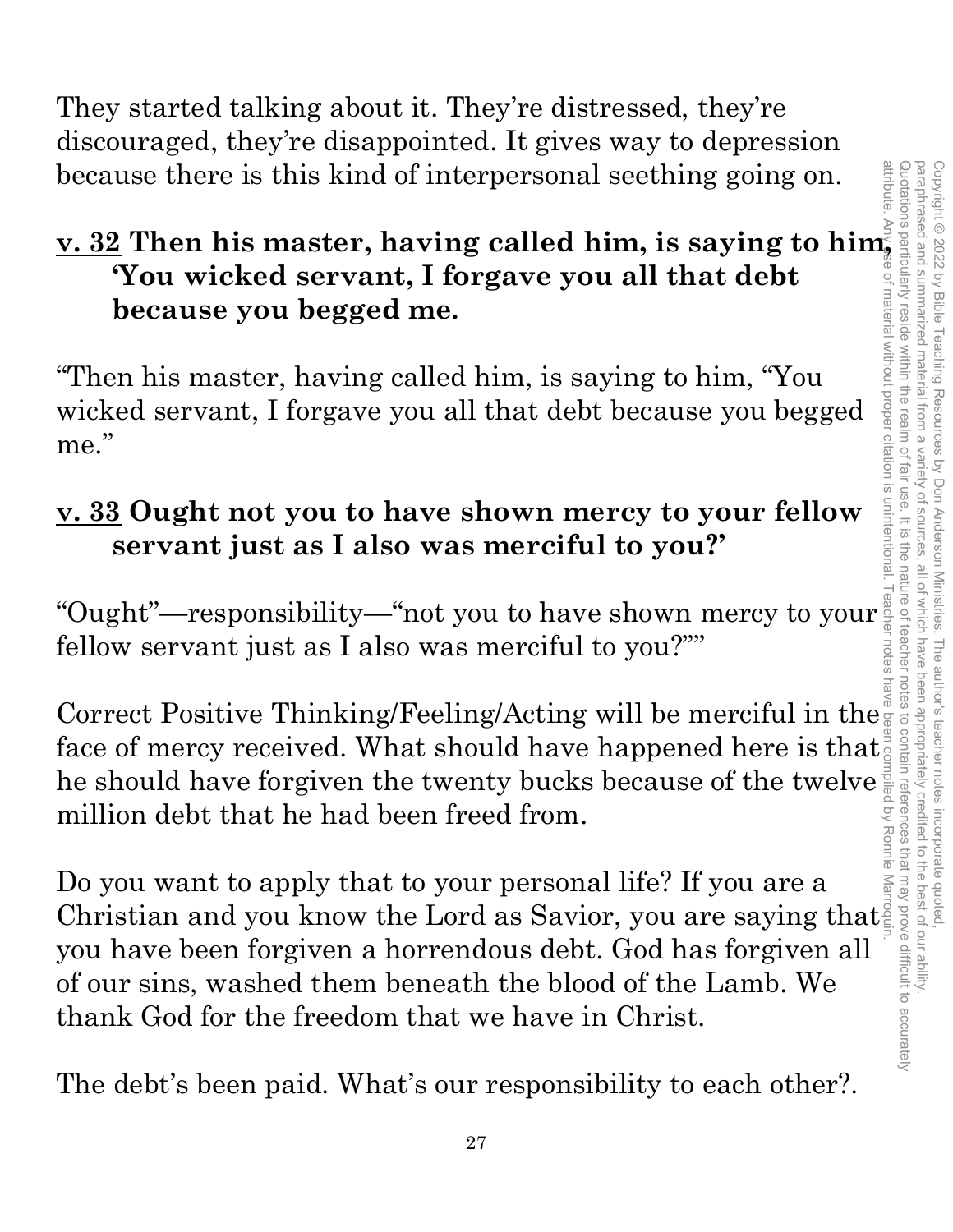We're to have an attitude of forgiveness because what we are forgiving in that is a twenty dollar debt in view of the twelve million dollar debt of our sins has already been forgiven by the death of Jesus Christ on the Cross for our sin.

# **v. 34 And having been aroused to anger, his master**  handed him over to the jailers until he should pay all<br>
that he owed him. **that he owed him.**

to the jailers until he should pay all that he owed him."

"And having been aroused to anger, his master handed him over<br>to the jailers until he should pay all that he owed him."<br>The master treats this wicked servant in the same way that he<br>streated the guy who owed him twenty do The master treats this wicked servant in the same way that he treated the guy who owed him twenty dollars. It is divine disapproval and he is again exercising Correct Positive Thinking/Feeling/Acting.

The Judgement:

## <u>v. 35</u> So also my Father in heaven will do to you, if you do  $\frac{1}{2}$ **not forgive each other his own brother from your hearts."**

"So also my Father in heaven will do to you, if you do not forgive each other his own brother from your hearts.'"

We pray that in the Lord's Prayer:

"Forgive us our trespasses as we forgive those who trespass against us."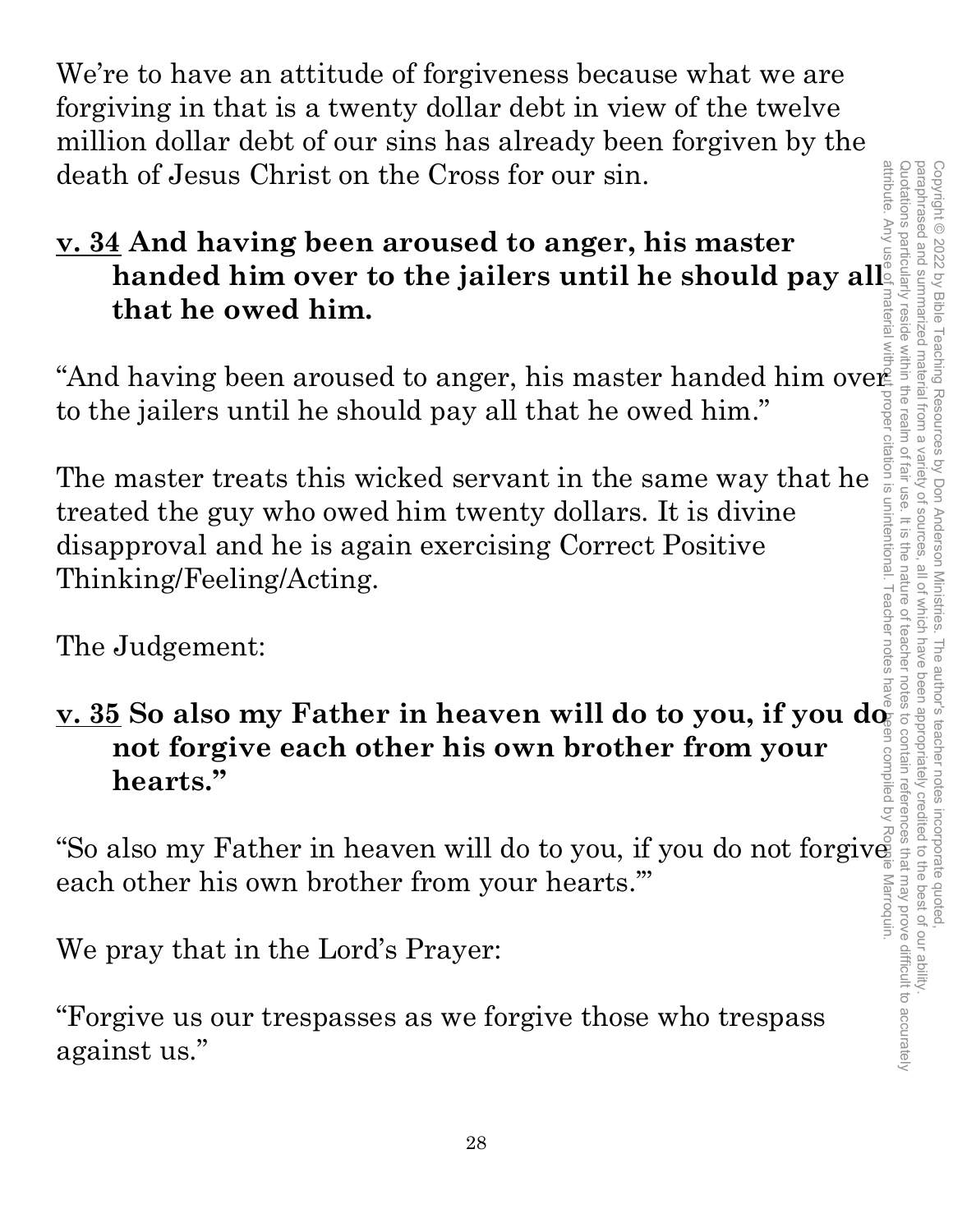One of the characteristics of a real genuine believer is the ability to forgive. Probably one of the most graphic illustrations of forgiveness in scripture is in the life of Joseph.

In Genesis 50, after Joseph has been sold into Egypt when he is seventeen, he has provided for his brothers for seventeen seventeen, he has provided for his brothers for seventeen and the boys say this after the death of their father:

#### Genesis 50:15ff

In Genesis 50, after Joseph has been sold into Egypt when he is<br>seventeen, he has provided for his horbiers for seventeen<br>years—from thirty to forty-seven years of age. Then his dad dies<br>and the boys say this after the de When Joseph's brethren saw that their father was dead they said, "Joseph will perhaps hate us and will certainly requite us all to evil which we did unto him." And they sent a messenger unto Joseph saying, "Thy father did command before he died saying, 'So shall you say unto Joseph, forgive, I pray thee now the trespass of thy brethren and their sin for they did unto the evil and now we pray forgive the trespass of the servants of the God of thy father." And Joseph wept when they spoke unto him and his brethren also went and fell down before his face and they said, "Behold, we are your servants." And Joseph said unto them, "Fear not, for am I in the place of God? But as for you, youth thought evil against me but God meant it unto good to bring to **S** Ronnie Marroquin pass as it is this day to save many people alive. Now therefore, fear ye not, I will nourish you and your little ones. And he comforted them and spoke kindly to them.

He never let what happened to him be anything that he would try to take out on them, but manifested the beautiful spirit of forgiveness. That spirit of forgiveness should be a characteristic of our lives.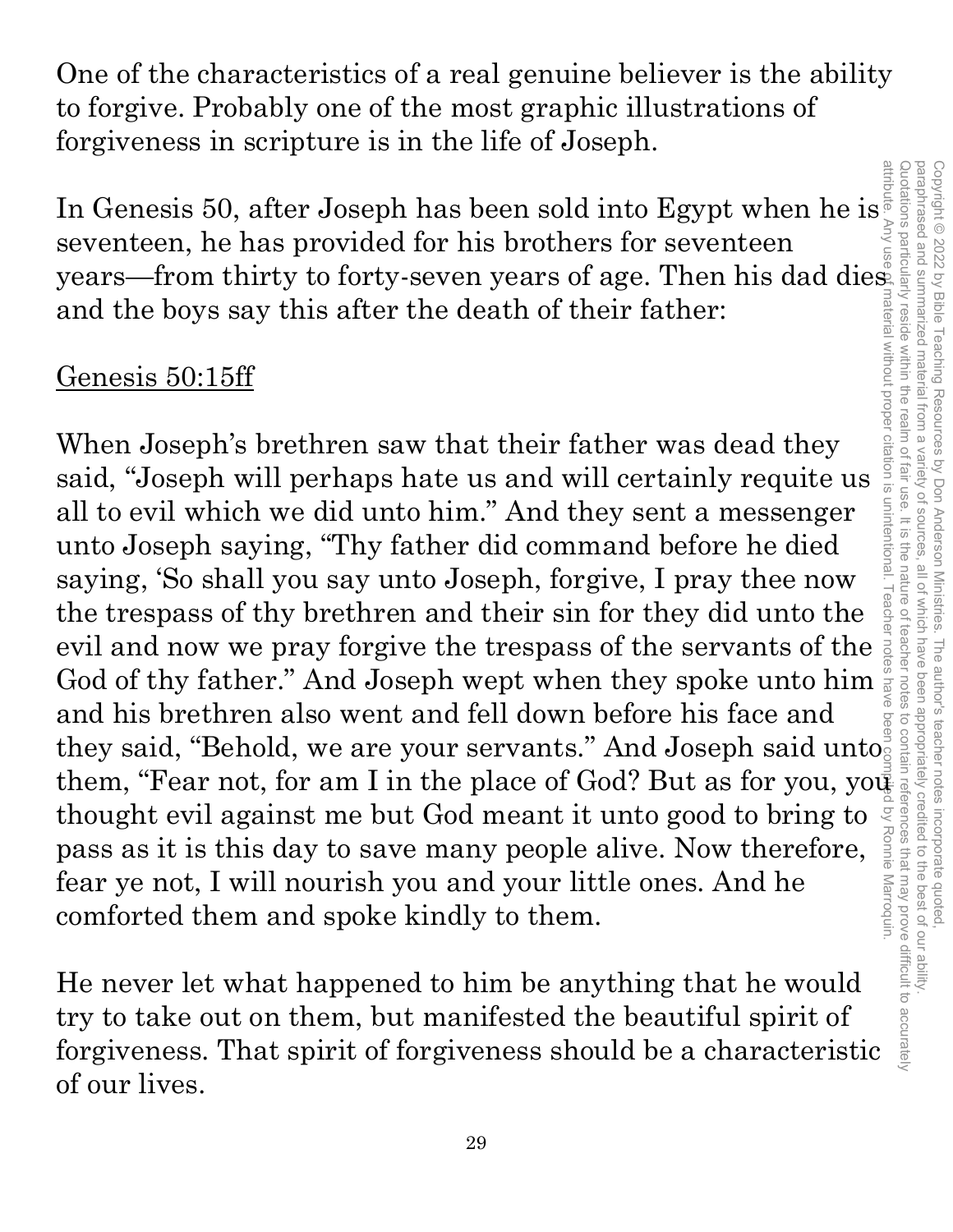Barnhouse says:

Forgiveness without forgetting is like vultures feeding on a dead carcass…" attribute. Any use of material without proper citation is unintentional. Teacher notes have been compiled by Ronnie Marroquin.

(source unknown)

Augsburger says:

If you do a long slow burn, you hurt no one but yourself. The man who broods overs a wrong poisons his own soul. Repayment—impossible; revenge—impotent; resentment impractical. All right, but what about peaceful coexistence? I won't hate him, hit him or hurt him. He's not worth it; I'll ignore carcass..."<br>
(source unknown)<br>
Augsburger says:<br>
If you do a long slow burn, you hurt no one but yourself. The<br>
man who broods overs a wrong poisons his own soul.<br>
Repayment—impossible; revenge—impotent; resentment—<br>
impr honestly. You can't afford the dubious luxury of an unforgiving heart.

(source unknown)

As we close here are some of the things that stand in the way of forgiveness—the four R's. These are the things that keep us from doing what we have been commanded in this parable to do $\frac{1}{6}$ 

1. There is the R of RIGHTS. "I have my rights and he had no<sup>1</sup><br>business doing that unto me." business doing that unto me."

2. The R of RESENTMENT. "I just can't stand him, he acts so smart."

3. The R of REVENGE. "I am unwilling to forgive until revenge has been secured."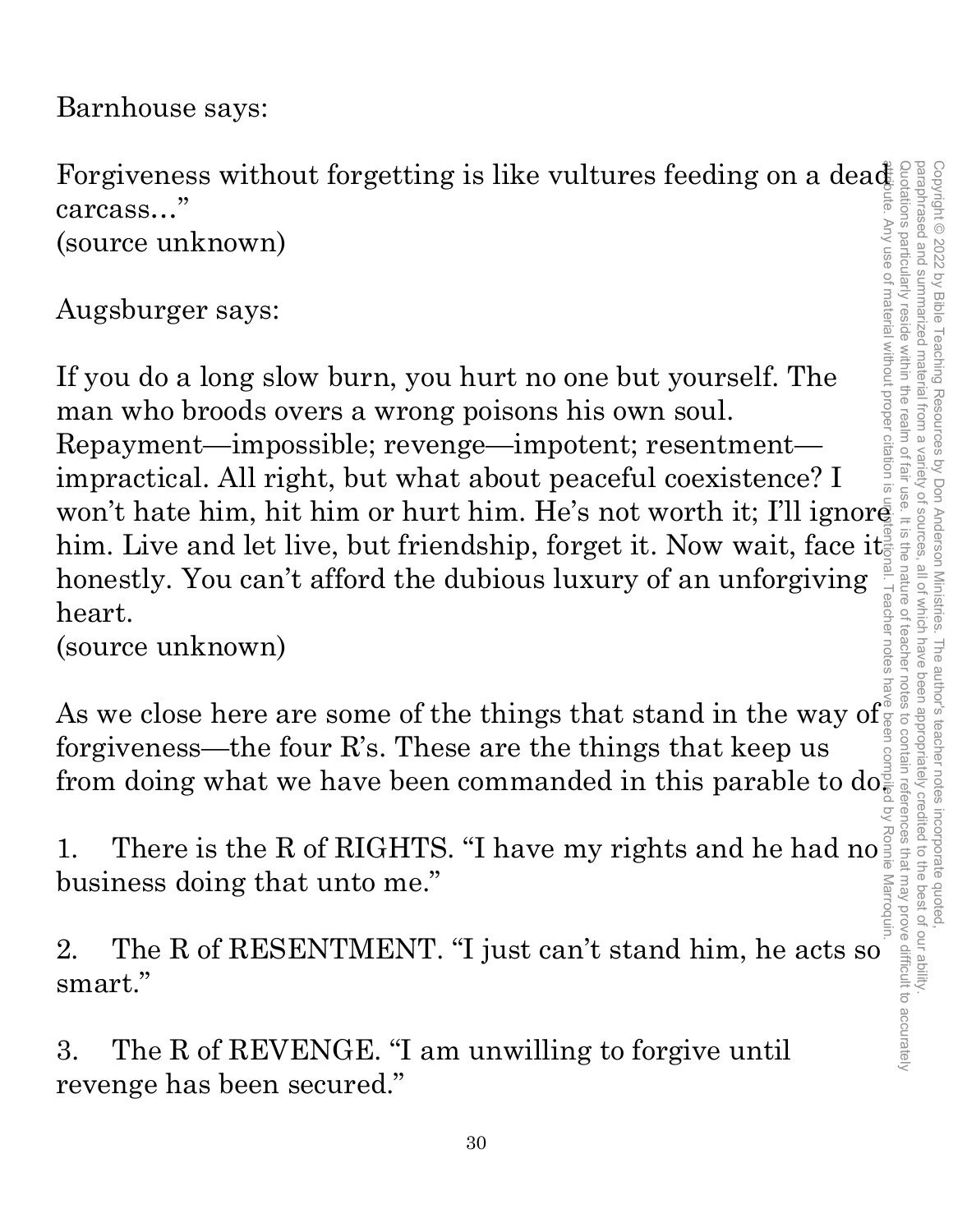4. The R of RECKONING. This is the bookkeeper's word. "I keep a ledger of wrongs that have been done and I'm unwilling to forgive them and to let them go."

Paul Adolph in his book, *Release from Tension*, says:

(Release from Tension by Paul Adolph)

The result of living in unforgiveness is like holding a tightly stopped bottle under Niagara Falls while we wonder why never a drop of water enters it, despite the overabundance of water. The stopper must be removed in order that the bottle may be filled with water. (source unknown)

Patti Roberts says toward the end of her book about the problems she had with her husband through their divorce:

(Ashes to Gold by Patti Roberts)

The farther I get from the divorce the more I am able to see that there are no "good" or "bad guys," only wounded people in need of forgiveness and healing. p. 159

Give us the power to take the power to take the stones we wish to hurl at those who frighten or disagree with us or injure us, and instead build an altar with them. Give us the courage to mount that altar and say, "Here I am—make me into Your image. Let me decrease in fame and power as You increase in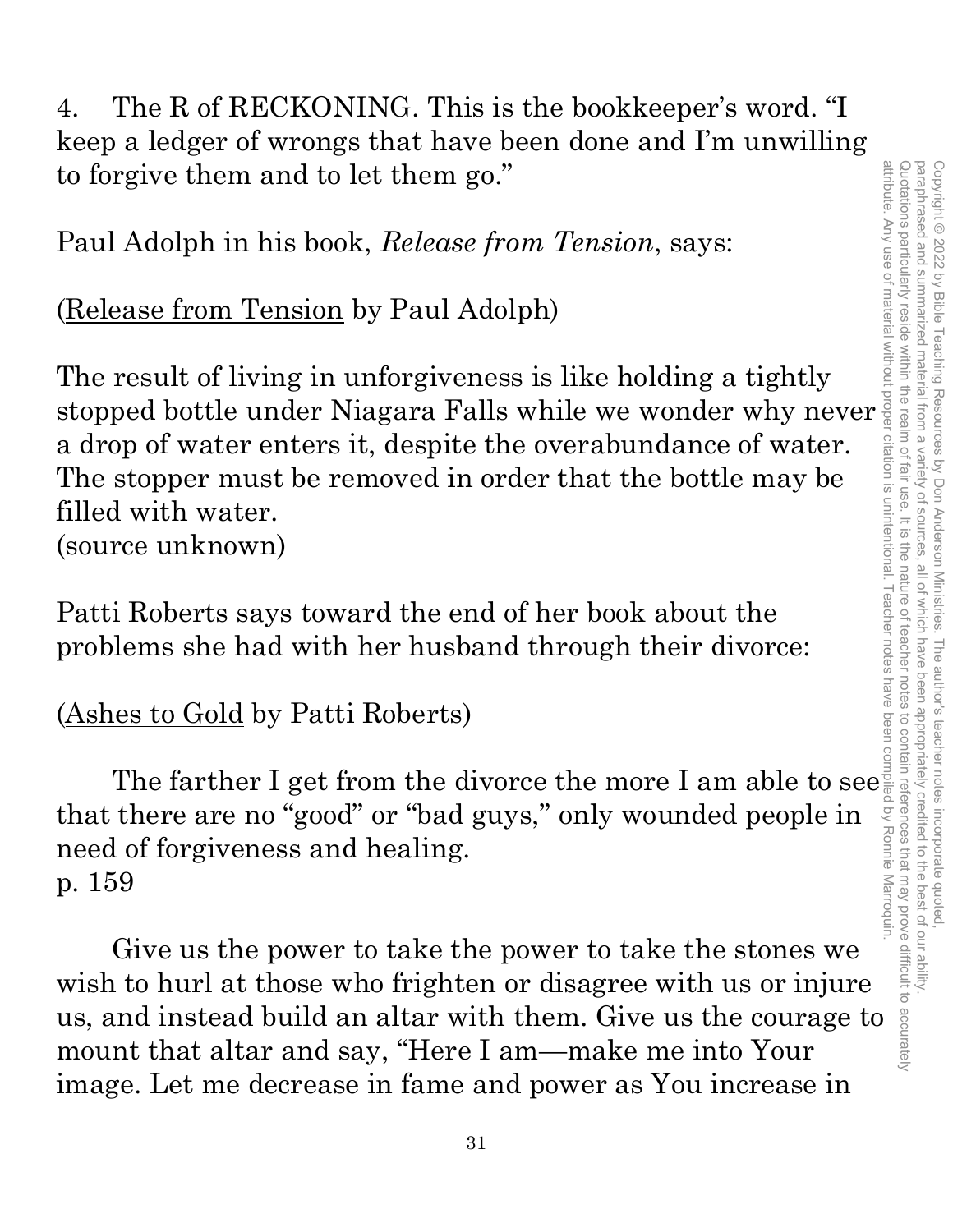paraphrased and summarized material from a attribute. Any use of material without proper citation is unintentional. Teacher notes have been compiled by Ronnie Marroquin.Quotations particularly reside within the realm of fair use. It is the nature of teacher notes to contain references that may prove difficult to accurately paraphrased and summarized material from a variety of sources, all of which have been appropriately credited to the best of our ability. Copyright © 2022 by Bible Teaching Resources Copyright © 2022 by Bible Teaching Resources by Don Anderson Ministries. The author's teacher notes incorporate quoted, variety of sources. by Don Anderson Ministries. The author's teacher notes incorporate quoted , all of which have been appropriately credited to the best of our ability

glory and might." Hasten the time that we should be transformed into the bride. pp. 170-71

One thing with a lot of terminally ill patients is that one of the top priorities at the time of physical death is forgiveness in interpersonal relationships.

We see that scripturally too. Paul, in the last letter he writes in 2 Timothy 4, says, "Bring John Mark with you for he is profitable to me in the ministry."

John Mark went on the first missionary journey and he threw in the towel at Pamphylia and went back to Jerusalem. Paul said on the second journey, "There's no way that he's going on the second trip." We don't see him until the end of the story and then it's, "Bring John Mark."

Peter had the same problem with Paul. Paul stood up and just wailed on Peter in a public banquet over the fact that he went over and sat with some more legalistic brethren and left the Gentiles.

In the last letter that Peter ever writes, he says, "Read Paul's writings." They're difficult sometimes to understand but at least there was reconciliation between the two.

Remember what Jesus did when He hung on the cross? They just got through pulling the cross up into the vertical position with the spikes of the nail pulling on His hands, the crown of thorns on His head, blood running down His cheeks, and the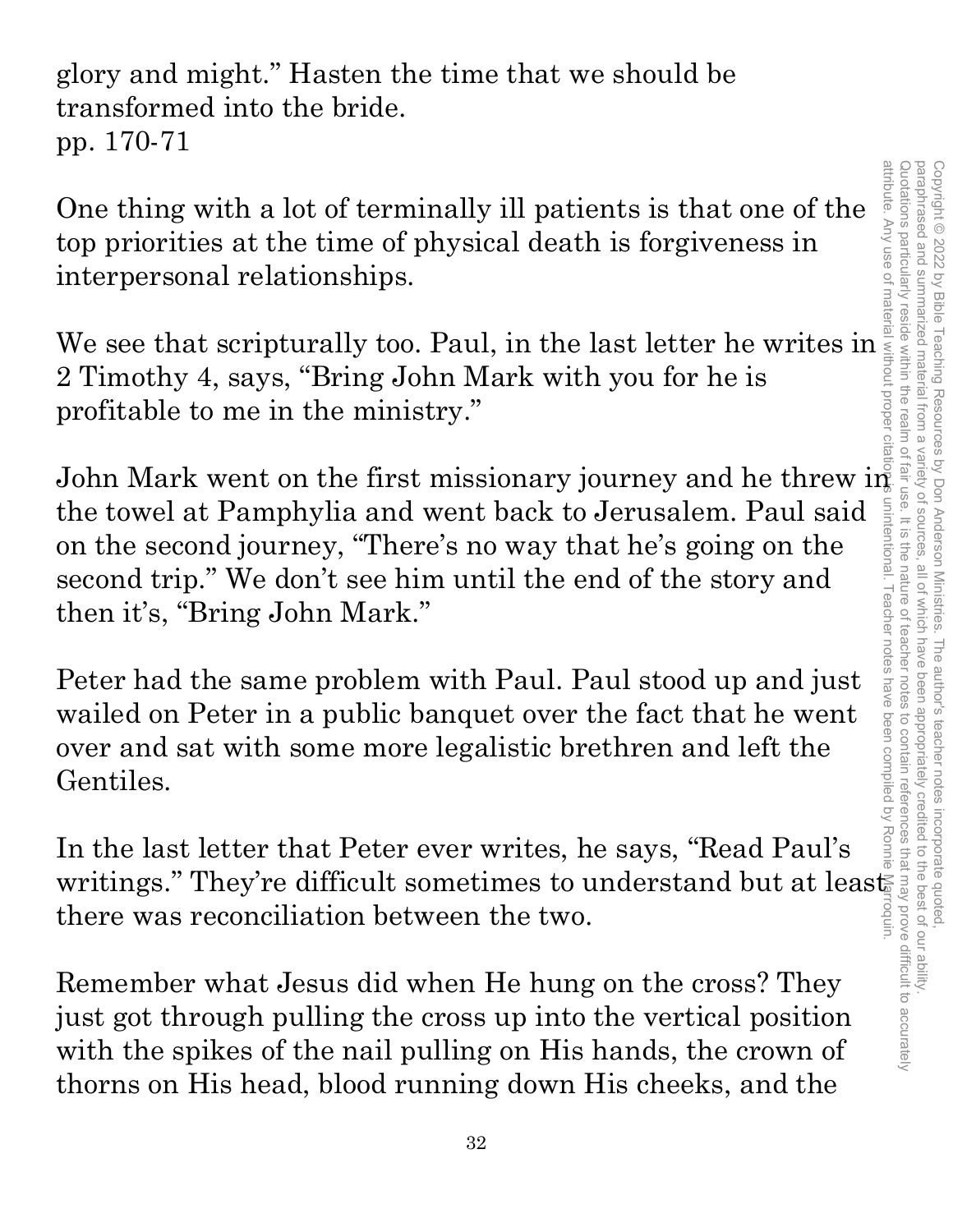paraphrased and summarized material from attribute. Any use of material without proper citation is unintentional. Teacher notes have been compiled by Ronnie Marroquin.attribute. Quotations particularly reside within the realm of Quotations particularly reside within the realm of fair use. It is the nature of teacher notes to contain references that may prove difficult to accurately paraphrased and summarized material from a variety of sources, all of which have been appropriately credited to the best of our ability. Copyright @ 2022 by Bible Copyright © 2022 by Bible Teaching Resources by Don Anderson Ministries. The author's teacher notes incorporate quoted, Teaching Resources  $\overline{\omega}$ variety of by Don Anderson Ministries. The author's teacher notes incorporate quoted sources all of which have been appropriately credited to the best of our ability Marroquir

nails in His feet. What's the first thing He does? The first words He whispers are, "Father, forgive them, for they don't know what they're doing."

Stephen, as he was being stoned to death in Acts 7, says, "Father, lay not this sin to their charge. Forgive them for what they are doing."

good interpersonal relationships because:

1. We have a relationship with God.

2. There is unconditional love flowing out of our lives for each other.

3. We've got compassion where we want to alleviate pain.

4. We've learned to forgive.

Exther, lay not this sin to their charge. Forgive them for what<br>
they are doing."<br>
May God help us to have a fresh, new vision of the potential for<br>
good interpersonal relationships because:<br>
1. We have a relationship wit The minute you let go of those things and you experience forgiveness, it will be like being drowned in the Spirit. You will feel the flood of the water of life washing that trash away and 2. There is unconditional love flowing out of our lives for each signature.<br>
3. We've got compassion where we want to alleviate pain.<br>
4. We've learned to forgive.<br>
4. We've learned to forgive.<br>
The minute you let go of t when you just follow a simple principle of forgiveness.

Twelve million debt—20 dollars. We should forgive the little in view of the great forgiveness we've experienced.

Father, we thank You for Your Word. Every time we talk about this there are people's faces that come before us and places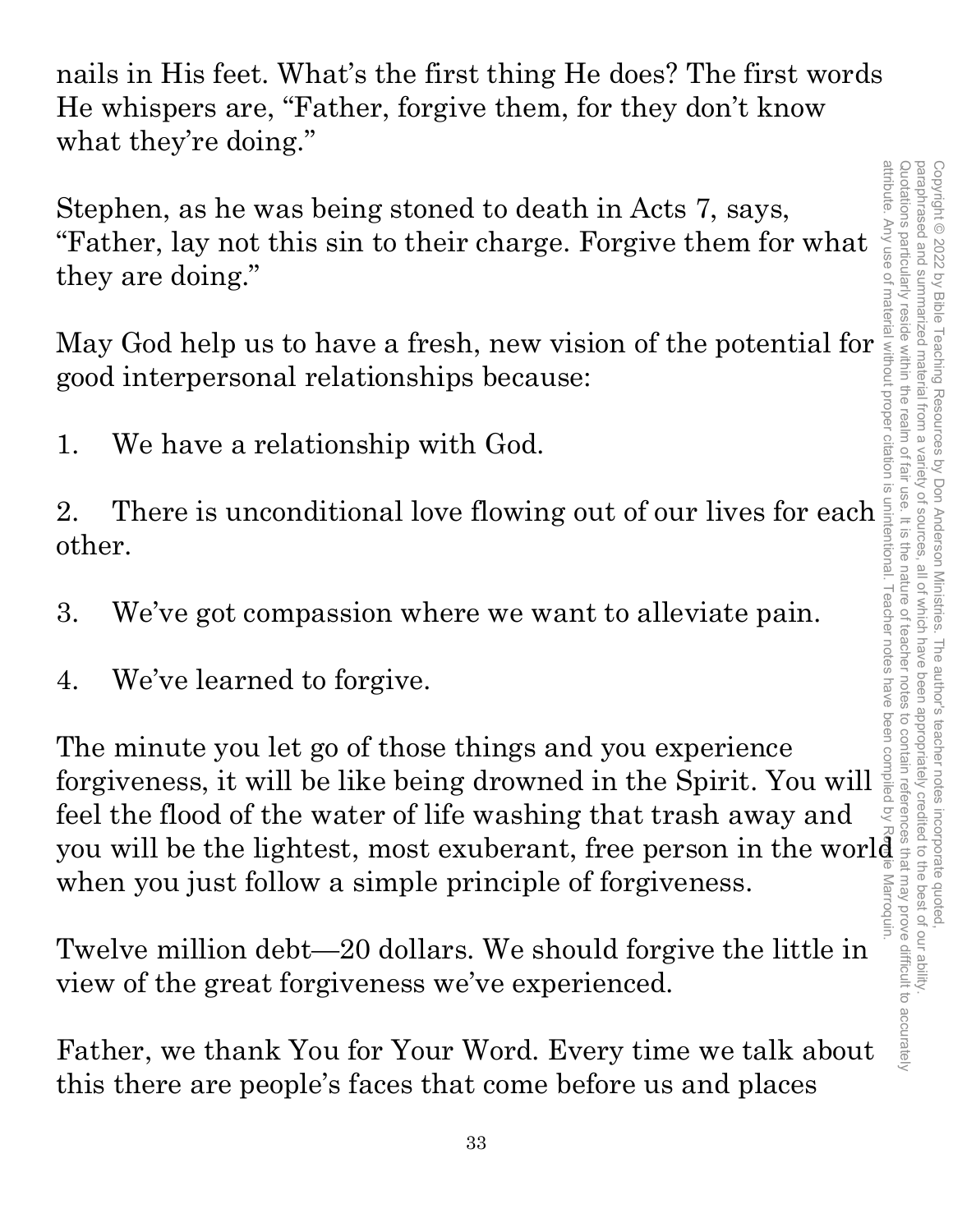where we have done things wrong where we've refused to accept the blame. Help us, Father, to be mature enough to at least admit the problems in interpersonal relationships are a joint venture and that we must accept our part of the blame to create an environment where true forgiveness can be experienced. In Jesus' name we pray. Amen. attribute. Any use of material without proper citation is unintentional. Teacher notes have been compiled by Ronnie Marroquin.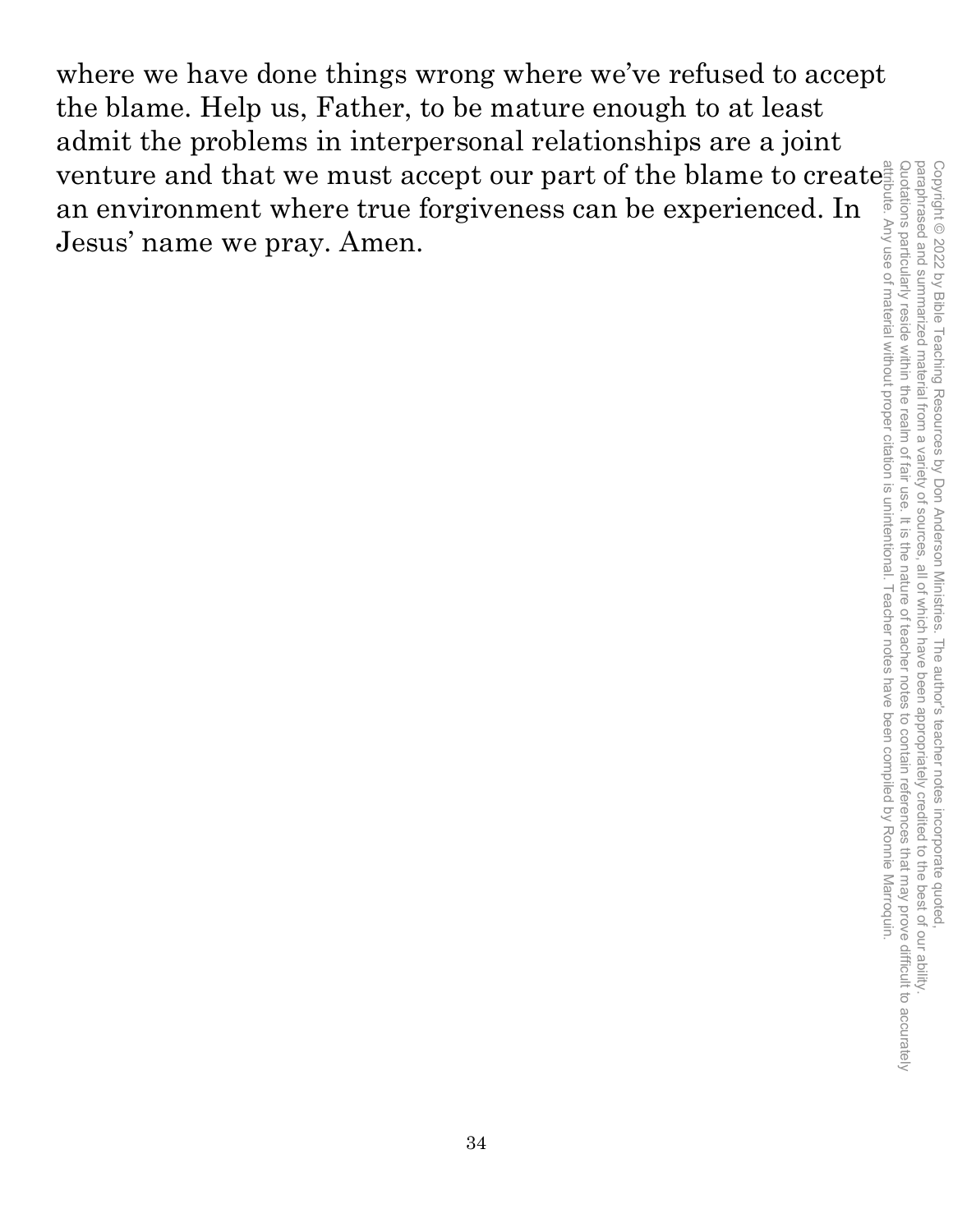#### **STRUGGLES**

#### **In Interpersonal Relationships**

#### **"Learning to Live, Love and Listen to Each Other"**

#### **Ingredient #4: FORGIVENESS – Matthew 18:21-35**

#### **I. The Principle of Forgiveness – Matt. 18:21-22**

v. 21 Then Peter, having come, said to Him, "Lord, how often shall my brother sin against me and I shall forgive him? As many as seven times?"

v. 22 Jesus is saying to him, "I am not saying to you as many as seven times but as many as seventy times seven.

#### **II.The Picture of Forgiveness – Matt. 18:23-34**

v. 23 Therefore the kingdom of heaven may be compared to a man, a king, who desired to settle accounts with his servants. v. 24 And when he began to compute the accounts, one was brought to him who owed him twelve million dollars.

v. 25 And not having that by which to pay the debt, his master ordered him to be sold and his wife and his children and all that he had, and payment to be made.

v. 26 Then the servant fell on his knees and was touching the ground with his forehead before him, saying, 'Be patient with me, and I will pay back all to you.'

v. 27 And being moved with compassion, the master of that servant released him and forgave him the debt.

v. 28 But that servant having gone out found one of his fellow servants who owed him twenty dollars; and he seized him and tried to strangle him, saying, 'Settle up if you are owing anything.'

v. 29 Then his fellow servant fell down begging him, saying, 'Be patient with me and I will pay you.'

#### **NOTES**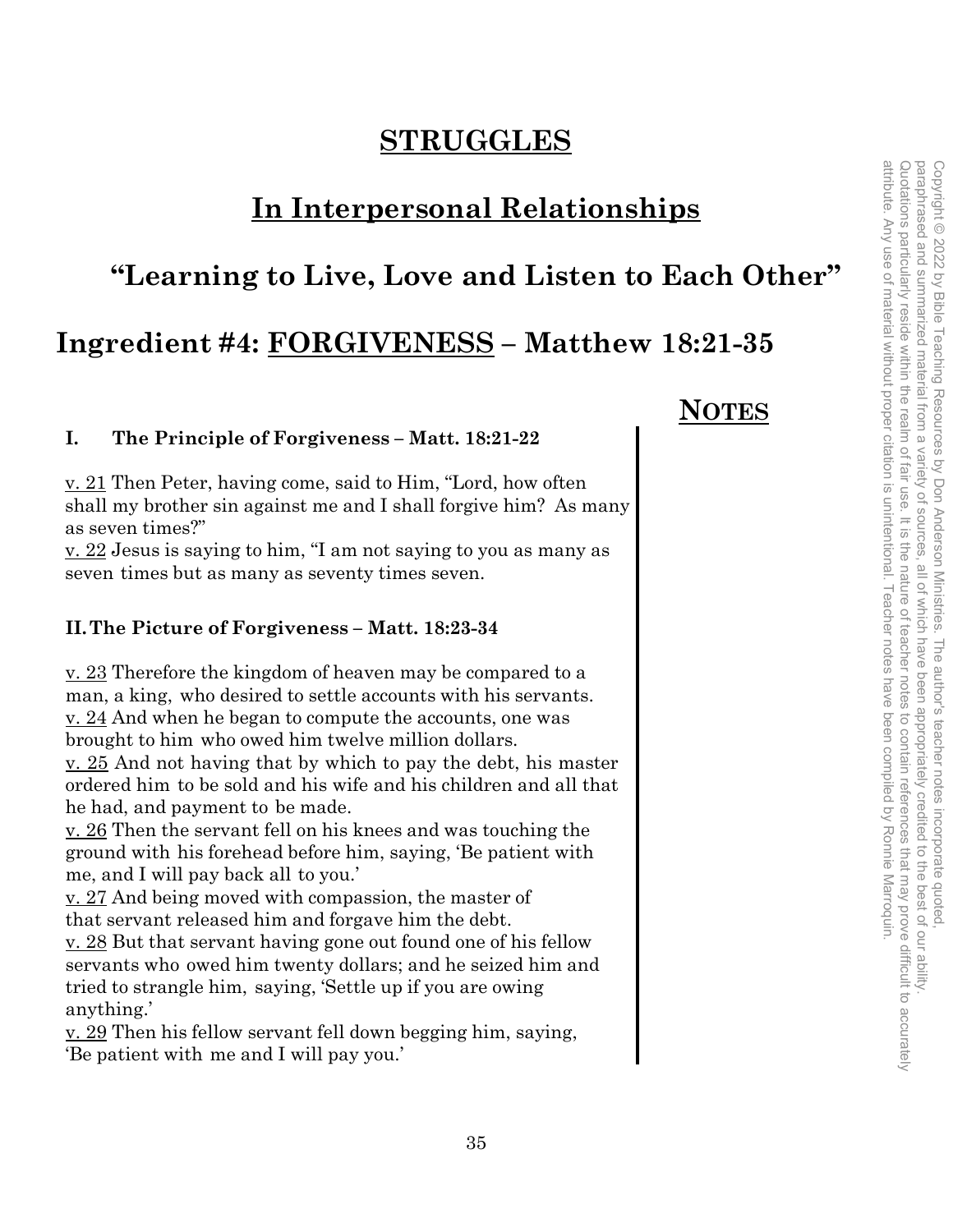v. 30 However he was not willing, but having gone off, he threw him into prison until he should pay back that which he was owing.

v. 31 When his fellow servants saw the things which had taken place, they were greatly distressed; and they went and made clear to their master all the things which took place.

v. 32 Then his master, having called him, is saying to him, 'You wicked servant, I forgave you all that debt because you begged me.

v. 33 Ought not you to have shown mercy to your fellow servant, just as I also was merciful to you?'

v. 34 And having been aroused to anger, his master handed him over to the jailers until he should pay all that he owed him.

#### **III. The Practice of Forgiveness – Matt. 18:35**

v. 35 So also my Father in heaven will do to you, if you do not forgive each one his brother from your hearts."

#### **LESSONS FROM THE PASSAGE:**

What are some of the lessons we can learn from this particular study?

- had no business doing that unto me."
- 2.11 When his fellow servents saw the thing which had taken<br>
place, they were greatly distressed, and they went and make<br>
clear to their master all the things which took place.<br>  $\frac{V \cdot B}{V}$  ou wided servant, I forgave yo Lesson #2: The R of RESENTMENT. "I just can't stand him, he acts so smart."
- Lesson #3: The R of REVENGE. "I am unwilling to forgive until revenge has been secured."